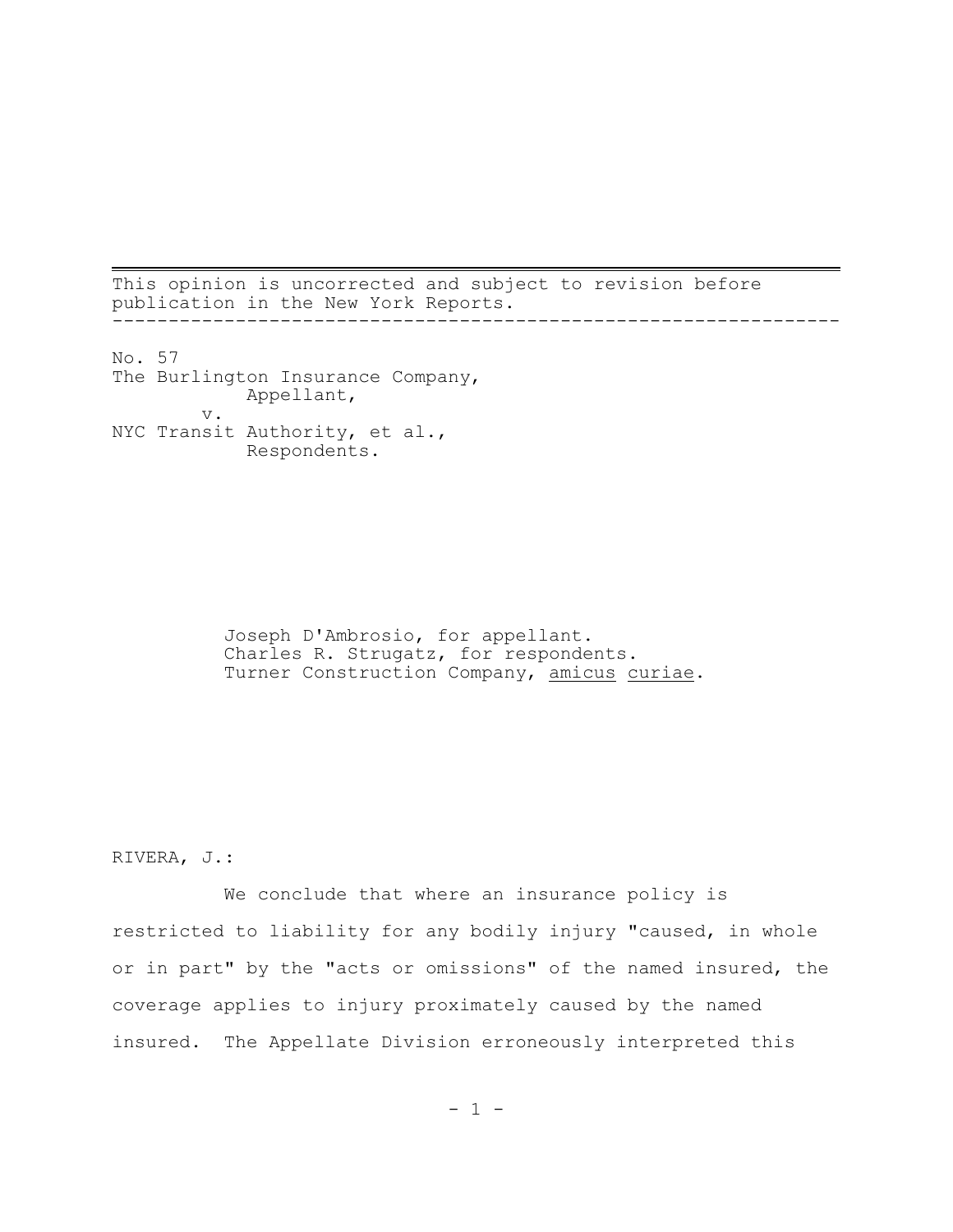policy language as extending coverage broadly to any injury causally linked to the named insured, and wrongly concluded that an additional insured may collect for an injury caused solely by its own negligence, even where the named insured bears no legal fault for the underlying harm. We reject this "but for" causation formulation of the policy and, on this appeal, reverse the Appellate Division's denial of summary judgment in favor of the insurance company on the issue of coverage.

I.

Plaintiff, The Burlington Insurance Company (Burlington), issued an insurance policy to nonparty Breaking Solutions, Inc. (BSI) listing as additional insureds defendants, the New York City Transit Authority (NYCTA) and MTA New York City Transit (MTA). Burlington denied coverage to NYCTA and MTA on the grounds that defendants were not additional insureds within the meaning of the policy because NYCTA was solely responsible for the accident that caused the injury. This appeal requires that we interpret whether the additional insured language of the policy provides coverage where the named insured is not negligent.

According to the undisputed facts, NYCTA contracted with BSI to provide equipment and personnel and for BSI to perform tunnel excavation work on a New York City subway construction project. To comply with NYCTA's insurance

 $- 2 -$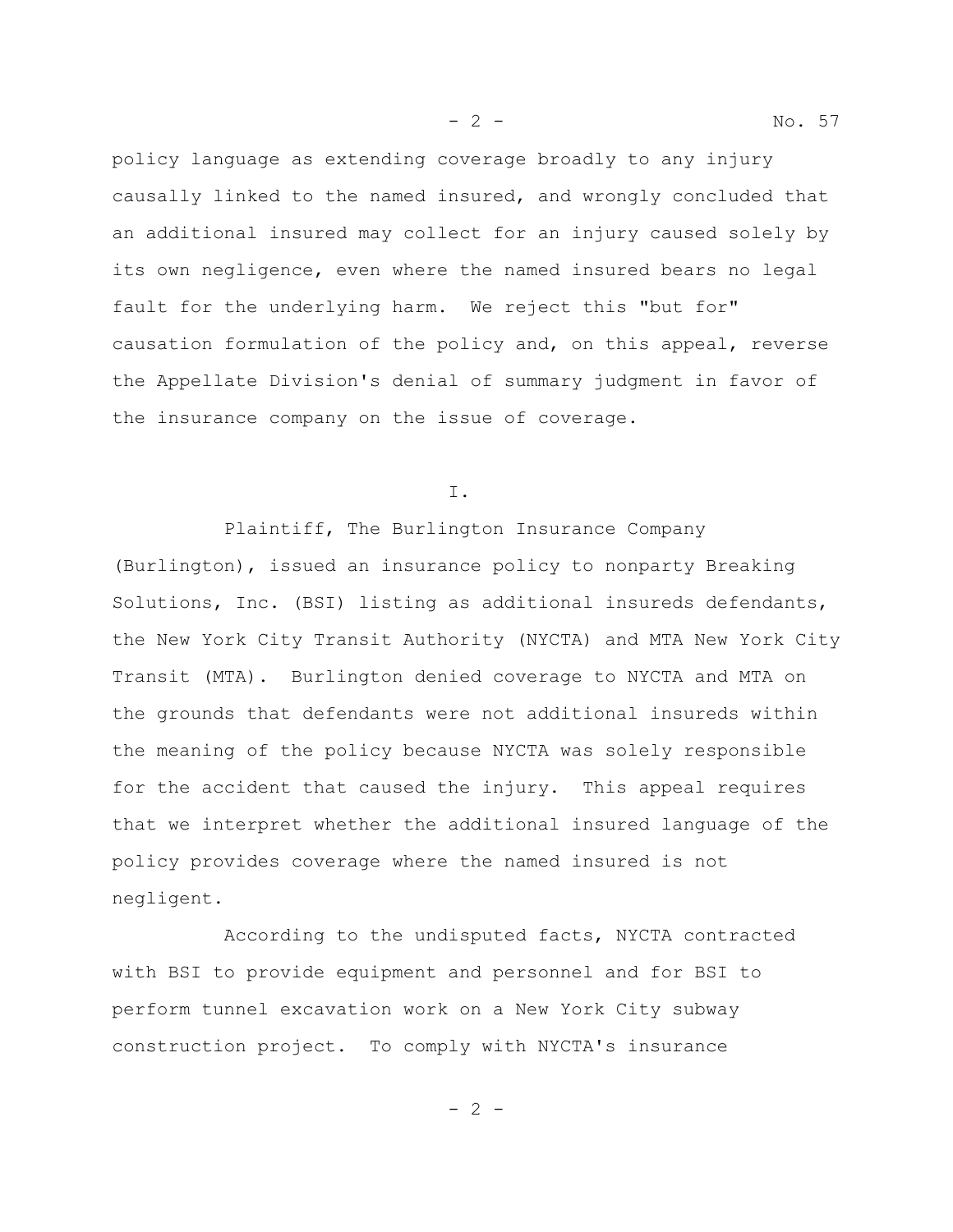requirements, BSI purchased commercial general liability insurance from Burlington with an endorsement that listed NYCTA, MTA, and New York City (City) as "additional insureds."<sup>1</sup> As specified by NYCTA, BSI agreed to use language in the endorsement adopted from the latest form issued by a trade organization known as the Insurance Services Office (ISO), and which provides, in relevant part, that NYCTA, MTA, and the City are additional insureds:

> ". . . only with respect to liability for 'bodily injury', 'property damage' or 'personal and advertising injury' caused, in whole or in part, by: 1. Your acts or omissions; or 2. The acts or omissions of those acting on your behalf."

During the coverage period, an NYCTA employee fell off an elevated platform as he tried to avoid an explosion after a BSI machine touched a live electrical cable buried in concrete at the excavation site. The employee and his spouse brought an action against the City and BSI in federal court, asserting Labor Law claims, negligence, and loss of consortium (Kenny v City of N.Y., 2011 WL 4460598 [ED NY, Sept. 26, 2011]).

Pursuant to BSI's policy, the City tendered its defense

 $1$  The record contains two separate documents referred to as "endorsements" to the Burlington policy. Although only one lists NYCTA, MTA, and the City as additional insureds, on this appeal the parties treat all three as listed under an "endorsement." Since the disputed causation language is identical in both documents, we adopt the parties' reference to the source of coverage as a single "endorsement."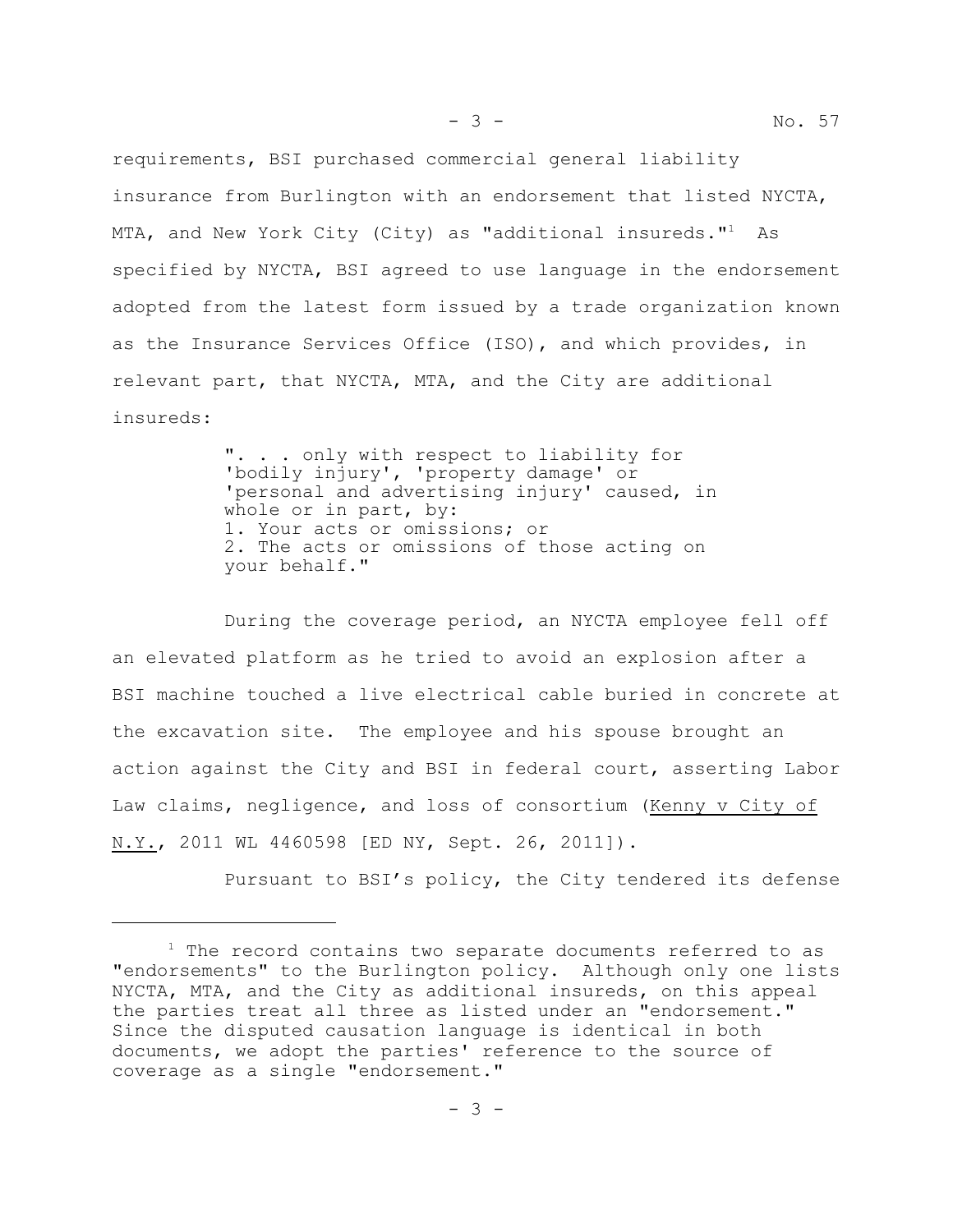in the federal action to Burlington, which Burlington accepted subject to a reservation of rights based on the City's qualification as an additional insured. Burlington withdrew its reservation, however, after receiving NYCTA's letter to BSI that it would not make payments under the contract unless Burlington agreed to provide coverage for the City's defense and indemnification without reservation.

Meanwhile, the City impleaded NYCTA and MTA in the employee's action and asserted third party claims for indemnification and contribution, based on a lease between NYCTA and the City as a property owner of certain transit facilities. Under Article 6, Section 6.8 of that lease agreement, NYCTA agreed to indemnify the City for liability "arising out of or in connection with the operation, management $[j]$  and control by the [NYCTA]" of the leased property.<sup>2</sup>

NYCTA tendered its defense of these claims to Burlington, also as an additional insured under the BSI policy. Burlington accepted the defense, subject to the same reservation that NYCTA qualify as an additional insured under the policy endorsement. NYCTA did not demand, and Burlington did not

 $2$  MTA is not a named party to the lease because that entity did not exist at the time NYCTA and the City entered the agreement. However, NYCTA is an affiliate of MTA pursuant to section 1263 of the Public Authorities Law, added in 1965, which renders MTA the "parent agency" of NYCTA (see Metropolitan Transit Authority, New York City Transit - History and Chronology, web.mta.info/nyct/facts/ffhist.htm [last visited May 2, 2017]; Public Authorities Law § 1263).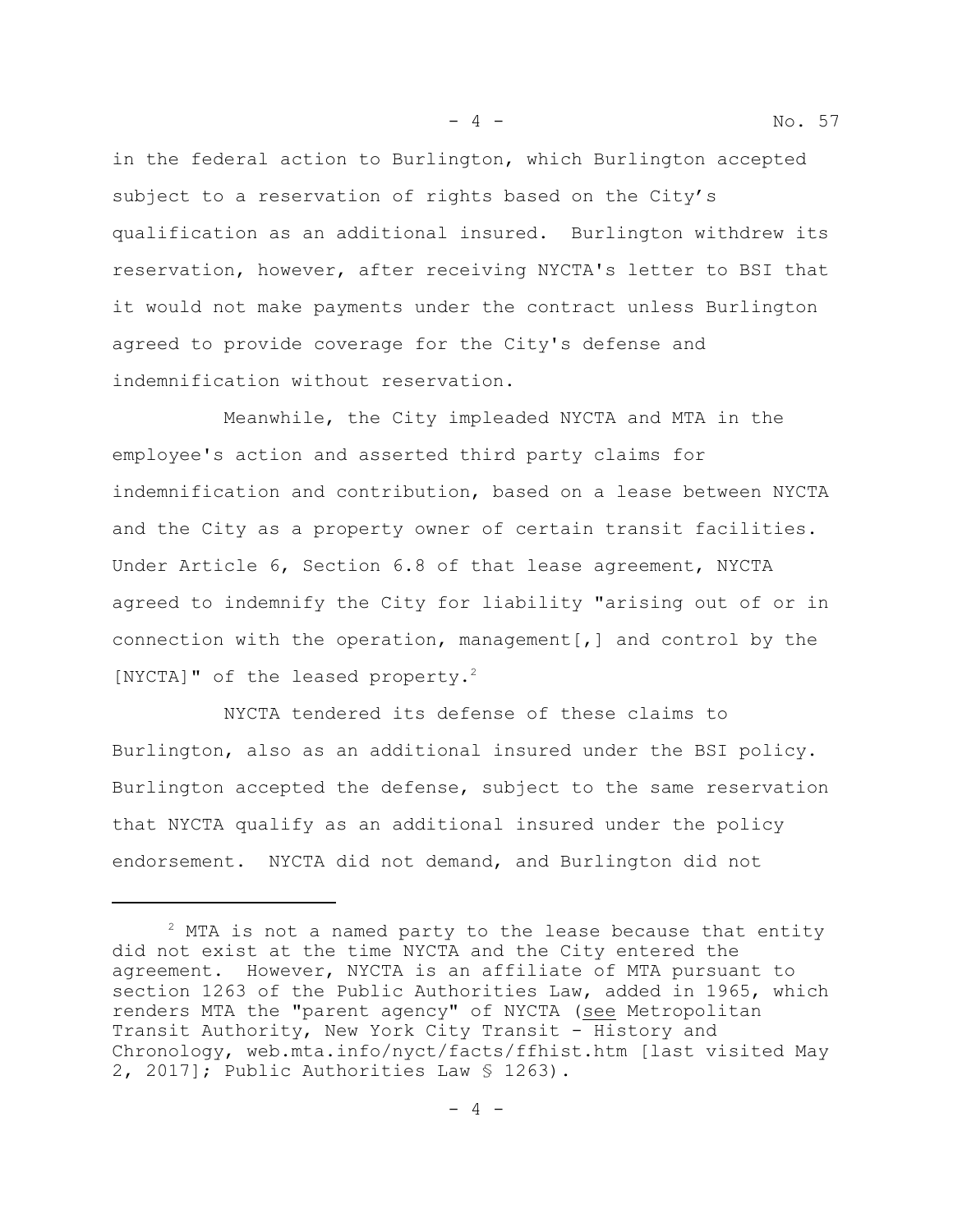submit, a withdrawal of this reservation.

Discovery in the employee's federal lawsuit revealed that NYCTA failed to identify, mark, or protect the electric cable, and that it also failed to turn off the cable power. Documents further established that the BSI machine operator could not have known about the location of the cable or the fact that it was electrified. For example, in two internal memoranda, NYCTA acknowledged its sole responsibility for the accident. In the first, the NYCTA superintendent explained that "the excavation equipment operators were operating the equipment properly and had no way of knowing that the cable was submerged in the invert." The second memorandum concluded that "this accident was primarily due to an inadequate/ineffective inspection process for identifying job-site hazards involving buried energized cables." Based on these revelations, Burlington disclaimed coverage of NYCTA and MTA, asserting that BSI was not at fault for the injuries and therefore NYCTA and MTA were not additional insureds under the policy.

The district court dismissed the employee's claims against BSI with prejudice, and the City's third-party claims against NYCTA without prejudice. Burlington thereafter settled the lawsuit for \$950,000 and paid the City's defense costs.

Burlington commenced the underlying action in state court after disclaiming coverage for NYCTA and MTA. Initially, Burlington sought a declaratory judgment that it did not owe

- 5 -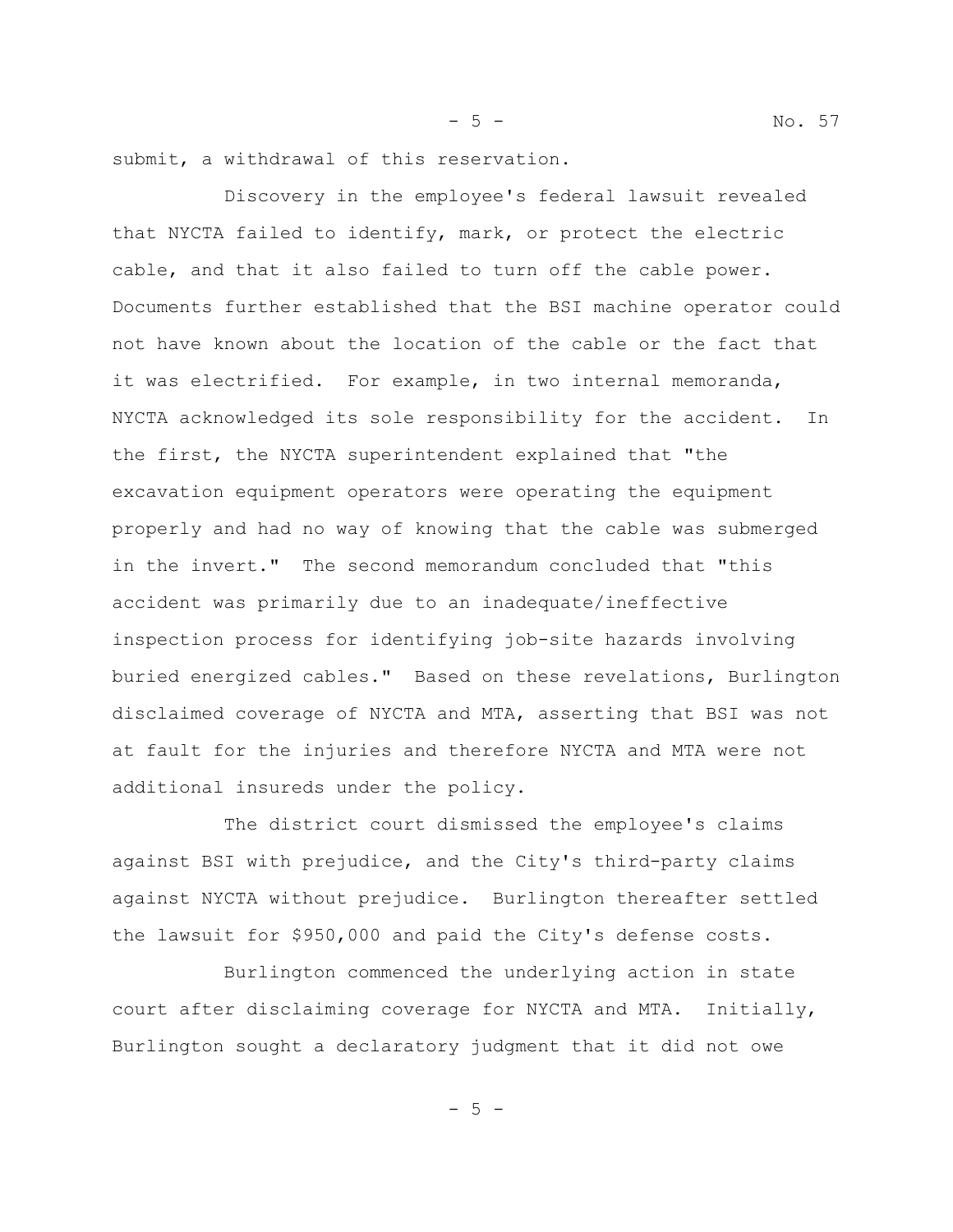NYCTA and MTA coverage as additional insureds under BSI's policy. After settling the employee's action against the City, Burlington moved to amend its complaint to add a claim for contractual indemnification as the City's subrogee under the lease with NYCTA.

Supreme Court granted Burlington's motion for summary judgment, concluding that NYCTA and MTA were not additional insureds because the policy limited liability to instances where BSI, as the named insured, was negligent. The court also granted Burlington's motion to amend the complaint, finding that the anti-subrogation rule did not bar Burlington's claim as the City's subrogee. Burlington then moved for partial summary judgment on its contractual indemnification claim against NYCTA, which the court granted and subsequently entered judgment for Burlington for the \$950,000 settlement amount, along with prejudgment interest, fees, and costs.

The Appellate Division reversed, denying plaintiff's motions for summary judgment and to amend the complaint, and granting defendants' cross motion for summary judgment on the first cause of action to the extent of declaring that defendants were entitled to coverage as additional insureds under the Burlington policy (132 AD3d 127 [1st Dept 2015]). The court concluded that the named insured was not negligent, but "the act of triggering the explosion . . . was a cause of [the employee's] injury" within the meaning of the policy (132 AD3d at 134-135).

- 6 -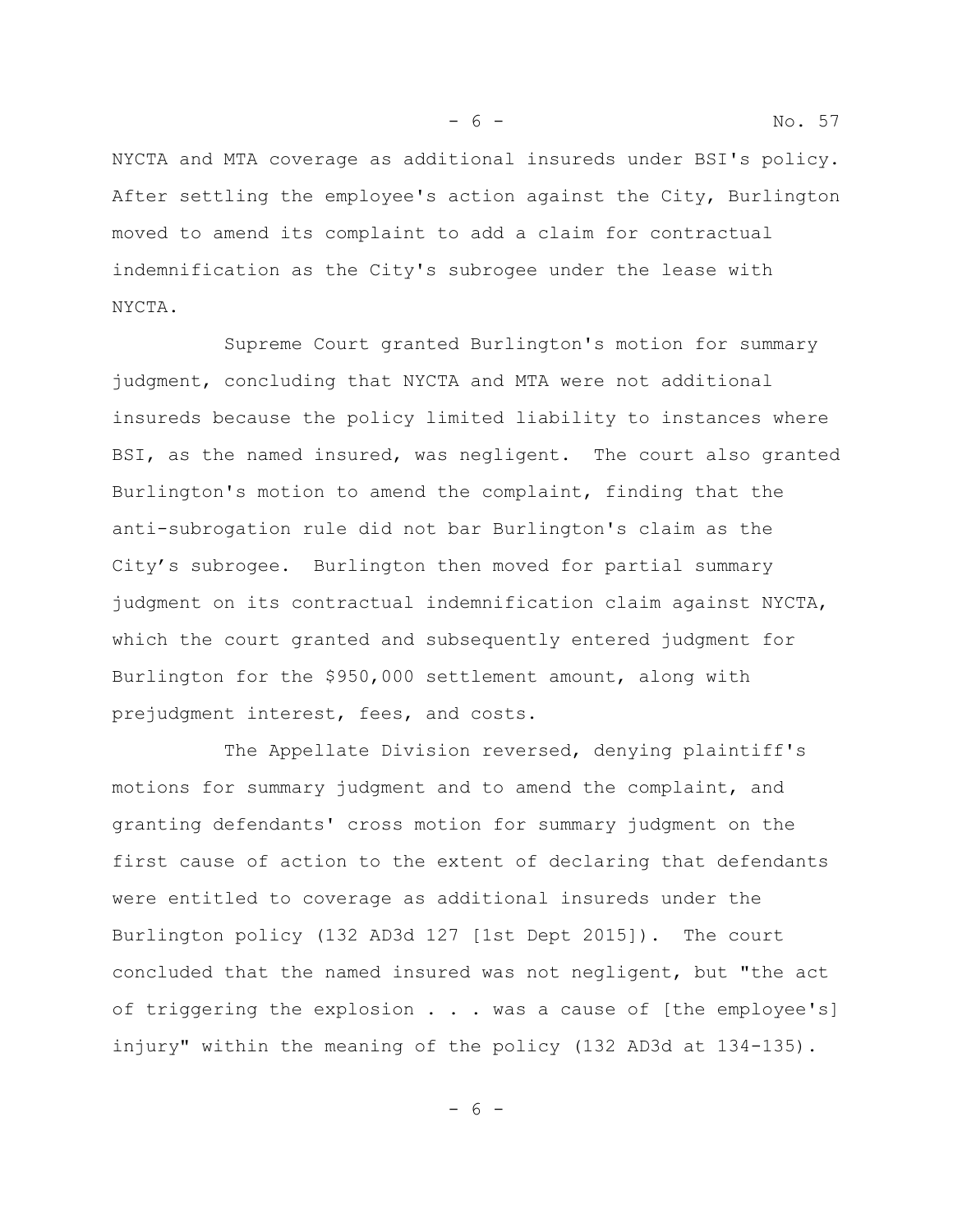The court also determined that as a consequence, it "necessarily follows that the anti-subrogation rule bars Burlington from recovering, as the City's subrogee" (id. at 138). We granted Burlington leave to appeal (27 NY3d 905 [2016]).

II.

Burlington argues that under the plain meaning of the endorsement NYCTA and MTA are not additional insureds because the acts or omissions of the named insured, BSI, were not a proximate cause of the injury. Put another way, Burlington maintains that the coverage does not apply where, as here, the additional insured was the sole proximate cause of the injury.

In response, NYCTA and MTA also rely on the policy language, but claim that by its express terms the endorsement applies to *any* act or omission by BSI that resulted in injury, regardless of the additional insured's negligence. They further argue that the Appellate Division properly concluded that BSI's operation of its excavation machine provided the requisite causal nexus between injury and act to trigger coverage under the policy.

 Burlington has the better argument. Applying the relevant legal principles to the policy language, we conclude that there is no coverage because, by its terms, the policy endorsement is limited to those injuries proximately caused by BSI.

- 7 -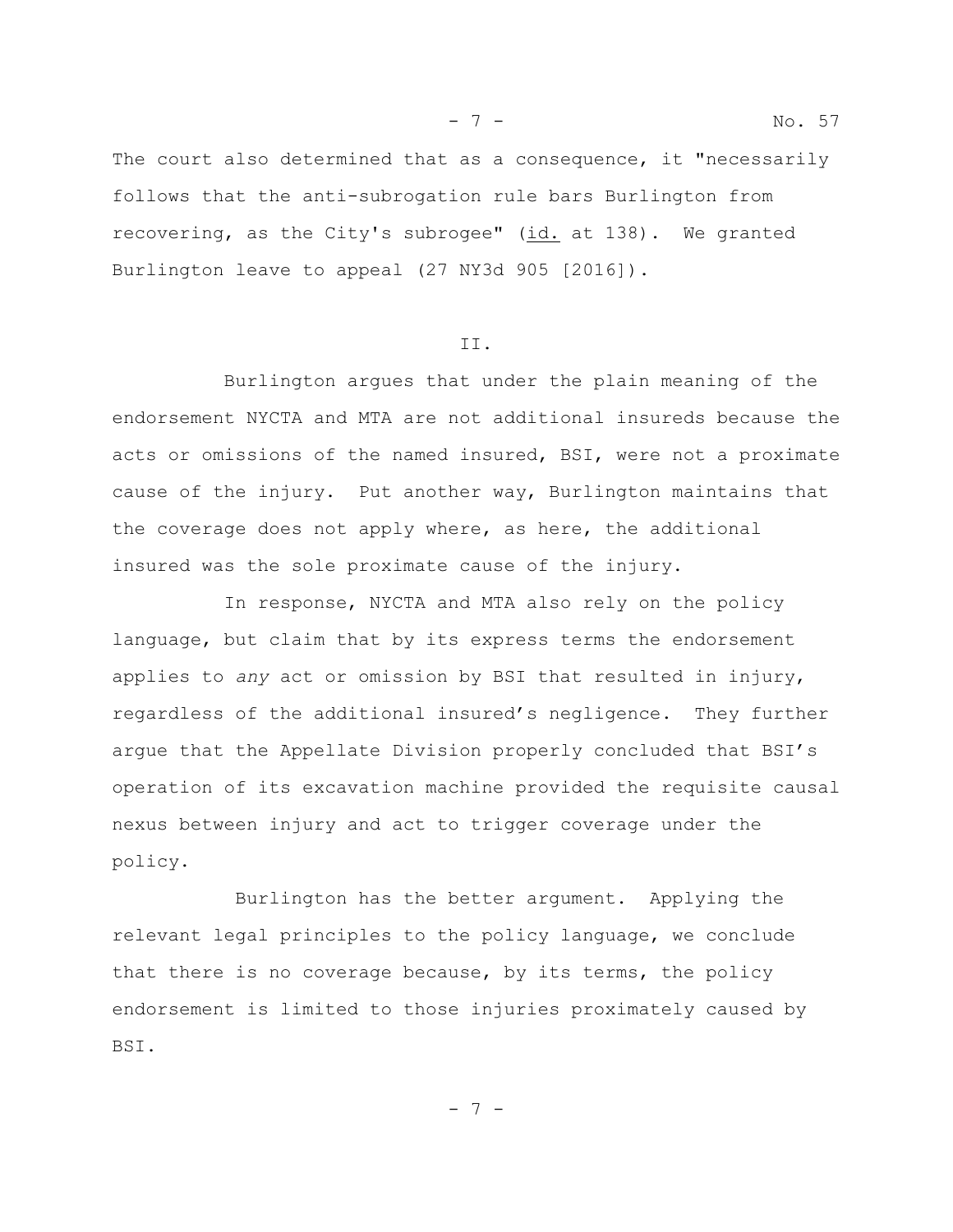"An insurance agreement is subject to principles of contract interpretation" (Universal Am. Corp. v Nat'l Union Fire Ins. Co. of Pittsburgh, Pa., 25 NY3d 675, 680 [2015]). Therefore, "[a]s with the construction of contracts generally, 'unambiguous provisions of an insurance contract must be given their plain and ordinary meaning, and the interpretation of such provisions is a question of law for the court'" (Vigilant Ins. Co. v Bear Stearns Companies, Inc., 10 NY3d 170, 177 [2008], quoting White v Continental Cas. Co., 9 NY3d 264, 267 [2007] [citations omitted]).

The policy here states, in relevant part, that an entity is "an additional insured only with respect to liability for 'bodily injury' caused, in whole or in part, by [BSI's] acts or omissions." The defendants argue that the endorsement does not limit liability to cases in which an insured's acts or omissions are negligent or otherwise legally actionable. Essentially, they advocate that "caused, in whole or in part" means "but for" causation. Under their reading of the policy, all that is necessary for an additional insured to be covered is that the insured's conduct be a causal link to the injury. This is an incorrect interpretation of the policy language, which by its terms, describes proximate causation and legal liability based on the insured's negligence or other actionable deed.

- 8 -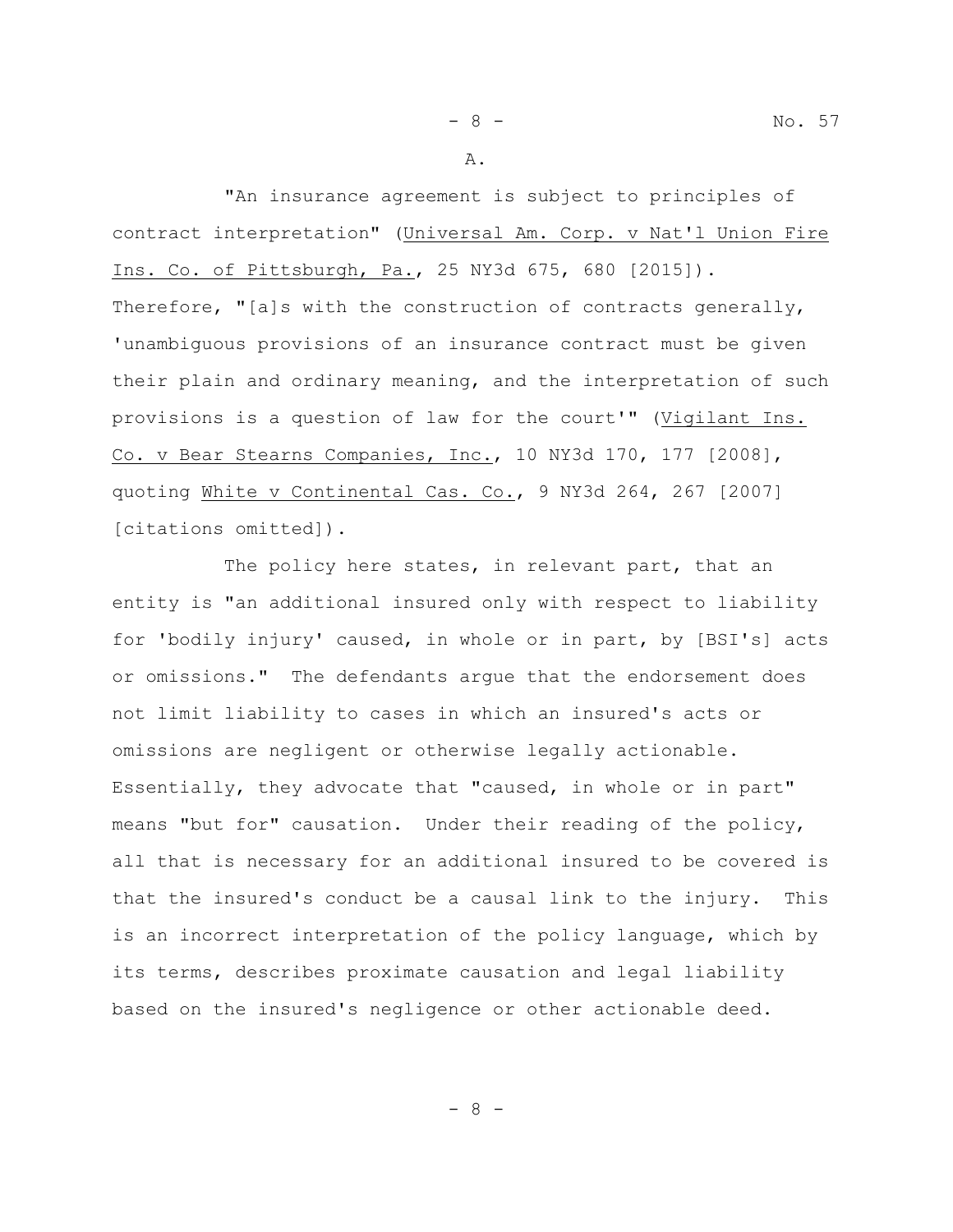B.

It is well established in our law that "but for" causation, or causation in fact, is "[t]he cause without which the event could not have occurred" (Black's Law Dictionary [10th ed. 2014], but-for cause; Dan B. Dobbs et al., Torts § 186 [2d ed. 2011]; see also Koehler v Schwartz, 48 NY2d 807, 808-809 [1979]; 14 New York Practice Series: New York Law of Torts § 8:3]). The term refers to a link in the chain leading to an outcome, and in the abstract does no more than state the obvious, that "any given event, including an injury, is always the result of many causes" (Dobbs, § 189). However, not all "but for" causes result in liability and "[m]ost causes can be ignored in tort litigation" (id.). In contrast, "proximate cause" refers to a "legal cause" to which the Court has assigned liability (Derdiarian v Felix Contracting Corp., 51 NY2d 308, 314 [1980]; see Hain v Jamison, 28 NY3d 524, 528-529 [2016] ["the determination of proximate cause involves, among other things, policy-laden considerations; that is, the chain of causation must have an endpoint in order 'to place manageable limits upon the liability that flows from negligent conduct'"])*.* The dissent suggests that "proximate cause" and "but-for cause" may be equivalent concepts (dissenting op at 14), but the law is clear that the two are not synonymous (see Dobbs,  $\frac{1}{5}$  189). As the Court has explained, "'because of convenience, of public policy, of a rough sense of justice, the law arbitrarily declines to trace a

- 9 -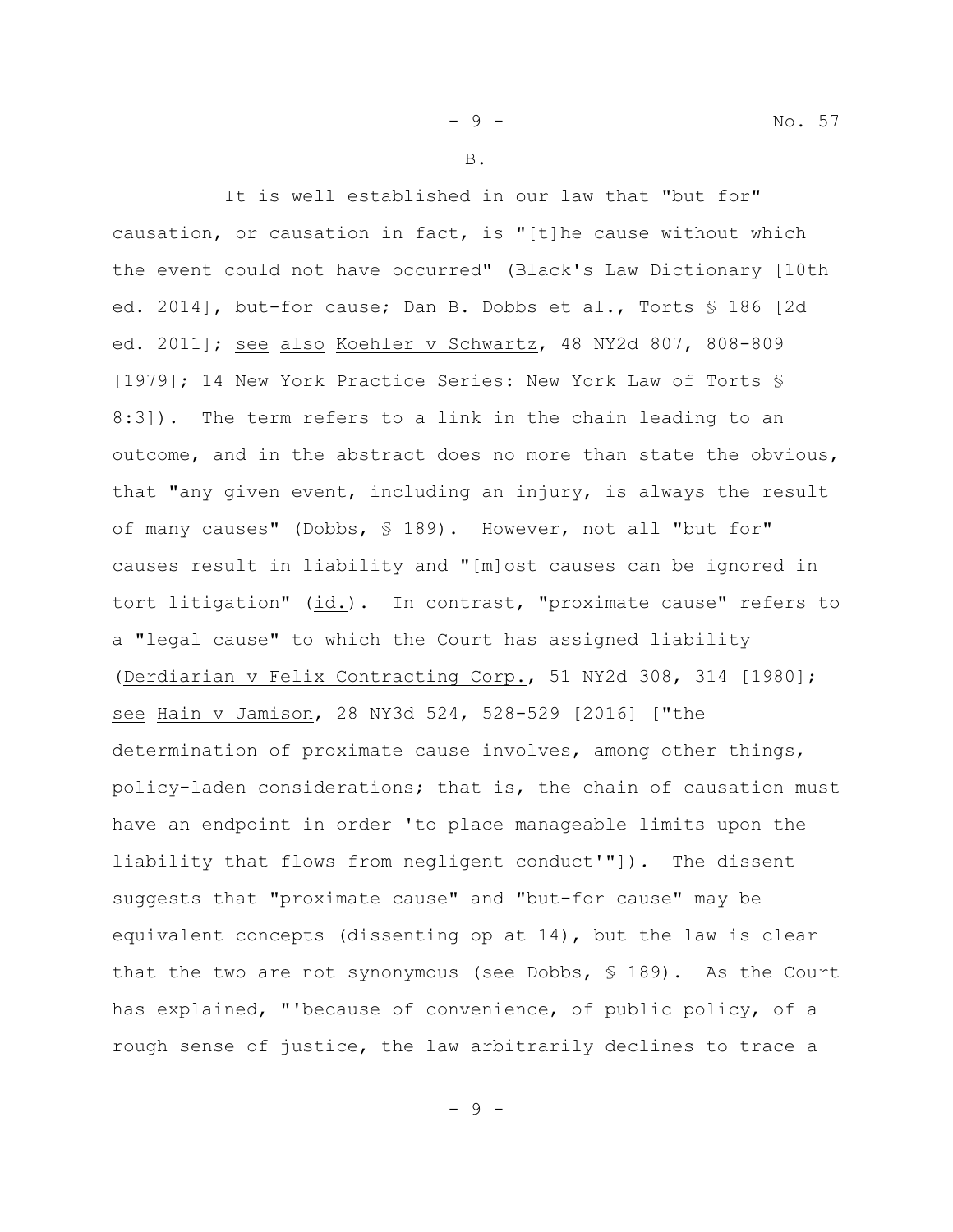- 10 - No. 57

series of events beyond a certain point'" (Ventricelli v Kinney Sys. Rent A Car, Inc., 45 NY2d 950, 952, amended 46 NY2d 770 [1978], quoting Palsgraf v Long Is. R. R. Co., 248 NY 339, 352 [1928] [Andrews, J., dissenting]).

Here, the Burlington policy endorsement states that the injury must be "caused, in whole or in part" by BSI. These words require proximate causation since "but for" causation cannot be partial. An event may not be wholly or partially connected to a result, it either is or it is not connected. Stated differently, although there may be more than one proximate cause, all "but for" causes bear some connection to the outcome even if all do not lead to legal liability. Thus, these words -- "in whole or in part"  $-$  can only modify "proximate cause" (see Dobbs  $\frac{189}{160}$ Black's Law Dictionary, proximate cause; Hain v Jamison, 28 NY3d at 529). Defendants' interpretation would render this modification superfluous, in contravention of the rule that requires us to interpret the language "in a manner that gives full force and effect to the policy language and does not render a portion of the provision meaningless" (Cragg v Allstate Indem. Corp., 17 NY3d 118, 122 [2011] [internal citations omitted]).

NYCTA and MTA argue that the language "in whole or in part" was necessary in order to make clear that the parties did not mean "solely caused by." Without the additional language, they contend, the endorsement would provide NYCTA and MTA coverage only if BSI's acts or omissions were solely responsible

 $- 10 -$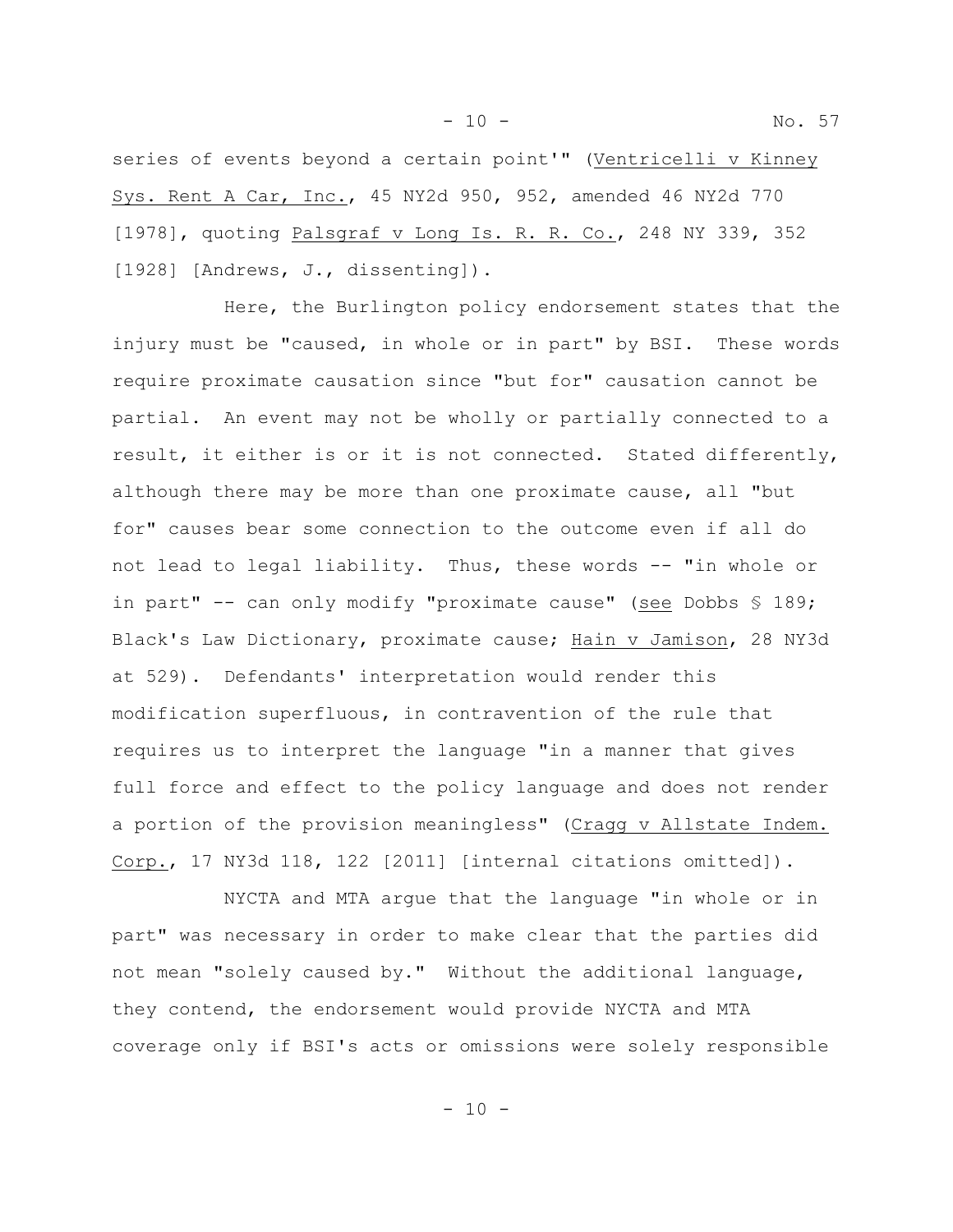for the loss. We find this argument is unpersuasive because the phrases "caused, in whole or in part, by" and "solely caused by" are not synonymous, either by their plain meaning or legal effect (see Argentina v Emery World Wide Delivery Corp., 93 NY2d 554, 561 n 2 [1999] [the Court considered "the proximate cause" to mean "a proximate cause" since "there may be more than one proximate cause of an injury"]; see also NY PJI 2:70, Comment Caveat 1).

The endorsement's reference to "liability" caused by BSI's acts or omissions further confirms that coverage for additional insureds is limited to situations where the insured is the proximate cause of the injury. Liability exists precisely where there is fault (Dobbs,  $\S$  2 ["torts are traditionally associated with wrongdoing" and "[i]n the great majority of cases today, tort liability is grounded in the conclusion that the wrongdoer was at fault in a legally recognizable way"]). That the policy extends coverage to an additional insured "only with respect to liability" establishes that the "caused, in whole or in part, by" language limits coverage for damages resulting from BSI's negligence or some other actionable "act or omission."

Since the endorsement language stands on its own, we reject the parties' and the dissent's central premise that if the parties meant "proximate causation," they would have included

 $-11 -$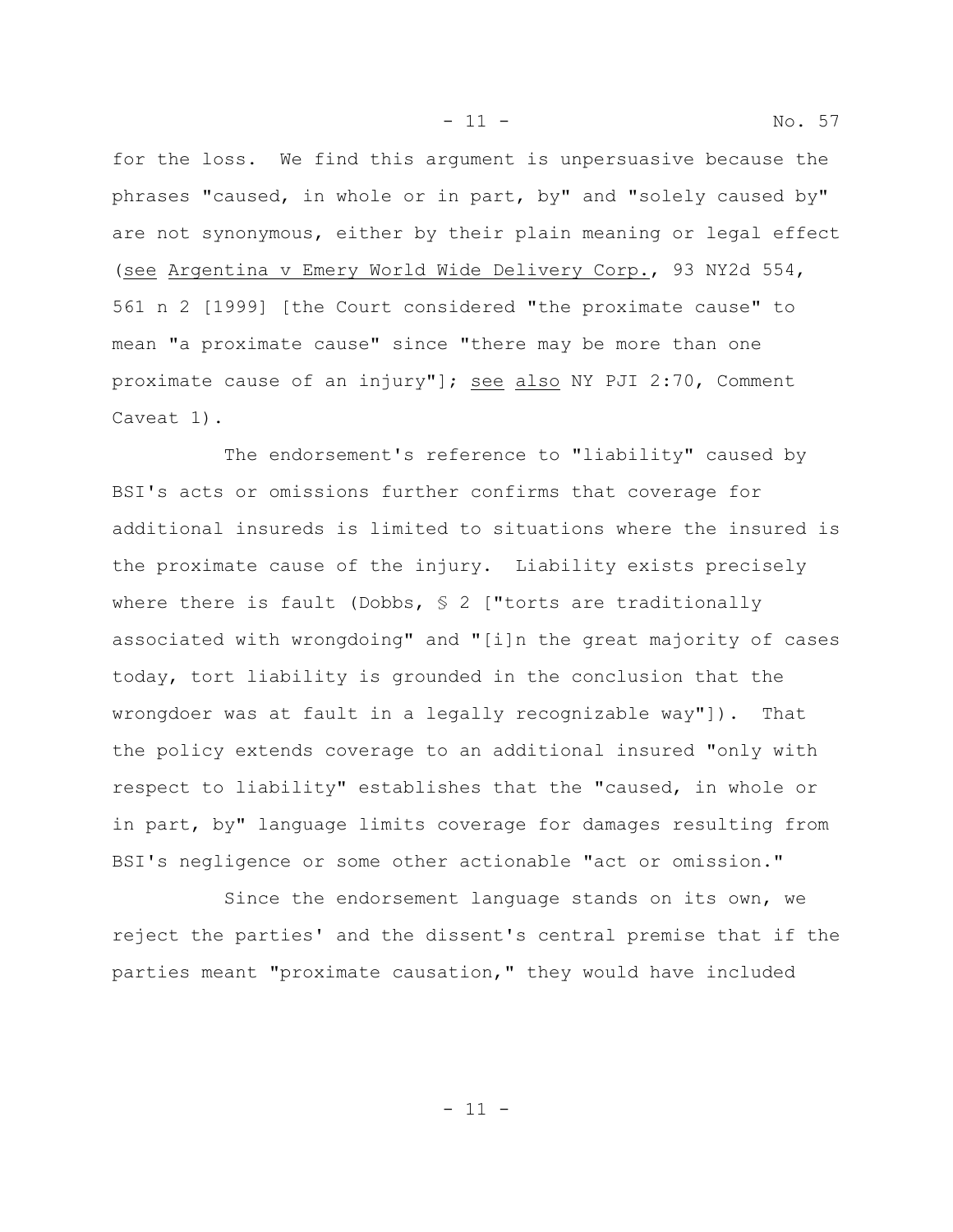those words in the endorsement.<sup>3</sup> This argument ignores the import of the endorsement's actual language and the rule that we must interpret that language "in a manner that gives [it] full force and effect . . . and does not render a portion of the provision meaningless" (Cragg, 17 NY3d at 122). As our law makes clear, it is enough that the parties used words that convey the legal doctrine of proximate causation. The fact that the parties could have used different language to communicate that legal concept is not fatal to Burlington's argument. Giving the words chosen by the parties their plain and ordinary meaning, the endorsement describes proximate cause (see Vigilant Insurance, 10 NY3d at 177). Contrary to the dissent's view, our reference to legal terminology does not signal a departure from the rule that we apply a "plain and ordinary meaning" to the policy language (dissenting op at 12, 18). The endorsement expresses in lay terms what the courts have long defined as "proximate causation." Our conclusion as to the legal import of the parties' chosen words does not subject the policy to some heightened standard of contract interpretation.

- 12 - No. 57

We similarly reject defendants' invitation to adopt the First Department's conclusion, based on its prior decisions, that the phrase "'caused by' 'does not materially differ from the

<sup>&</sup>lt;sup>3</sup> We find the dissent's assertion of this argument especially perplexing given that the dissent claims our analysis is flawed for applying legal meaning to the plain words contained in the endorsement (dissenting op at 12).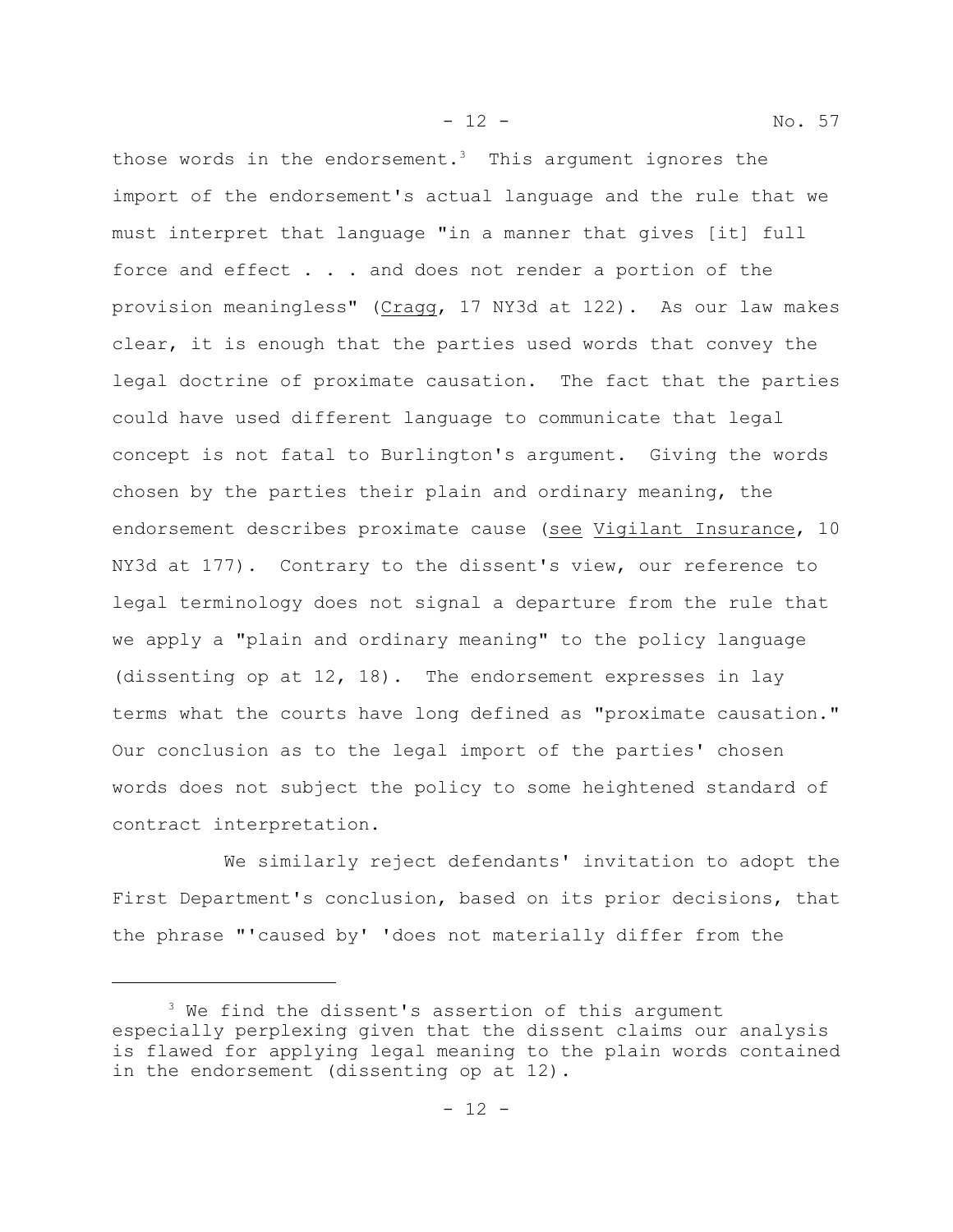phrase, 'arising out of'" and results in coverage even in the absence of the insured's negligence (Burlington Ins. Co. v NYC Transit Authority, 132 AD3d at 135, citing W & W Glass Sys., Inc. v Admiral Ins. Co., 91 AD3d 530 [1st Dept 2012]; National Union Fire Ins. Co. of Pittsburgh, PA v Greenwich Ins. Co., 103 AD3d 473 [1st Dept 2013]). Since the parties did not use the phrase "arising out of," the First Department's analogy is inapt. All that matters is the language adopted by the parties to the insurance policy at issue in this appeal. For the reasons we have explained, "caused, in whole or in part" as used in the endorsement, requires the insured to be the proximate cause of the injury giving rise to liability, not merely the "but for" cause. Furthermore, "arising out of" is not the functional equivalent of "proximately caused by" (see Maroney v New York Cent. Mut Fire Ins. Co., 5 NY3d 467, 472 [2005], citing Aetna Cas. & Sur. Co. v Liberty Mut. Ins. Co., 91 AD2d 317, 320-321 [4th Dept 1983] [reasoning that the phrase "arising out of" is "ordinarily understood to mean originating from, incident to, or having connection with"]; see also Worth Construction Co., Inc. v Admiral Ins. Co., 10 NY3d 411, 415 [2008], quoting Maroney, 5 NY3d at 472; Regal Construction v National Union Fire Ins. Co. of Pittsburg, PA, 15 NY3d 34, 38 [2010], quoting Maroney, 5 NY3d at

- 13 - No. 57

While we agree with the dissent that interpreting the phrases differently does not compel the conclusion that the

472).

- 13 -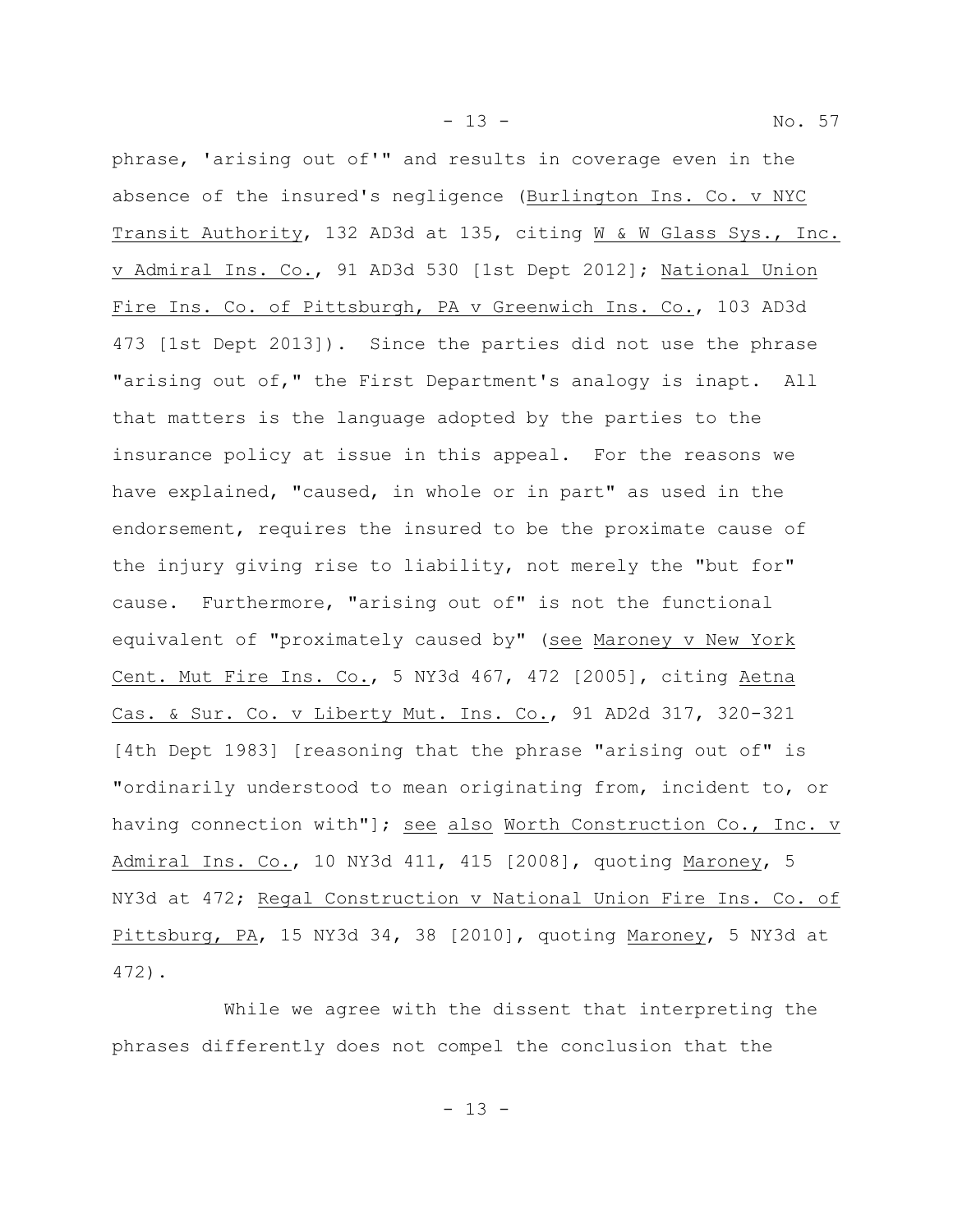endorsement incorporates a negligence requirement (dissenting op at 17 n 9), it does compel us to interpret "caused, in whole or in part" to mean more than "but for" causation (see Maroney, 5 NY3d at 472; Regal Constr., 15 NY3d at 39). That interpretation, coupled with the endorsement's application to acts or omissions that result in liability, supports our conclusion that proximate cause is required here.

Case law from other jurisdictions makes a similar distinction. The Texas Supreme Court, for example, has held that "'arise out of' means that there is simply a 'causal connection or relation,' which is interpreted to mean that there is but for causation, though not necessarily direct or proximate cause" (Utica Nat. Insc. Co. of Texas v American Indem. Co., 141 SW3d 198, 203 [Tex Sup Ct 2004]). Similarly, the Pennsylvania Supreme Court has explained that, "'arising out of' means causally connected with, not proximately caused by" (Manufacturers Cas. Ins. Co. v Goodville Mut. Cas. Co., 403 Pa 603, 607–608 [Sup Ct 1961]). Furthermore, federal courts have rejected the interpretation espoused by the First Department. For example, in National Union Fire Ins. Co. of Pittsburgh, PA v XL Ins. America, Inc., the Southern District of New York expressly disapproved the First Department's approach, and held that "'caused by' requires a showing that [the named insured]'s operations proximately caused the bodily injury for which" indemnity was sought (2013 WL 1944468 at \*7 [SD NY 2013]; see also Wausau Underwriters Ins. Co.

- 14 - No. 57

- 14 -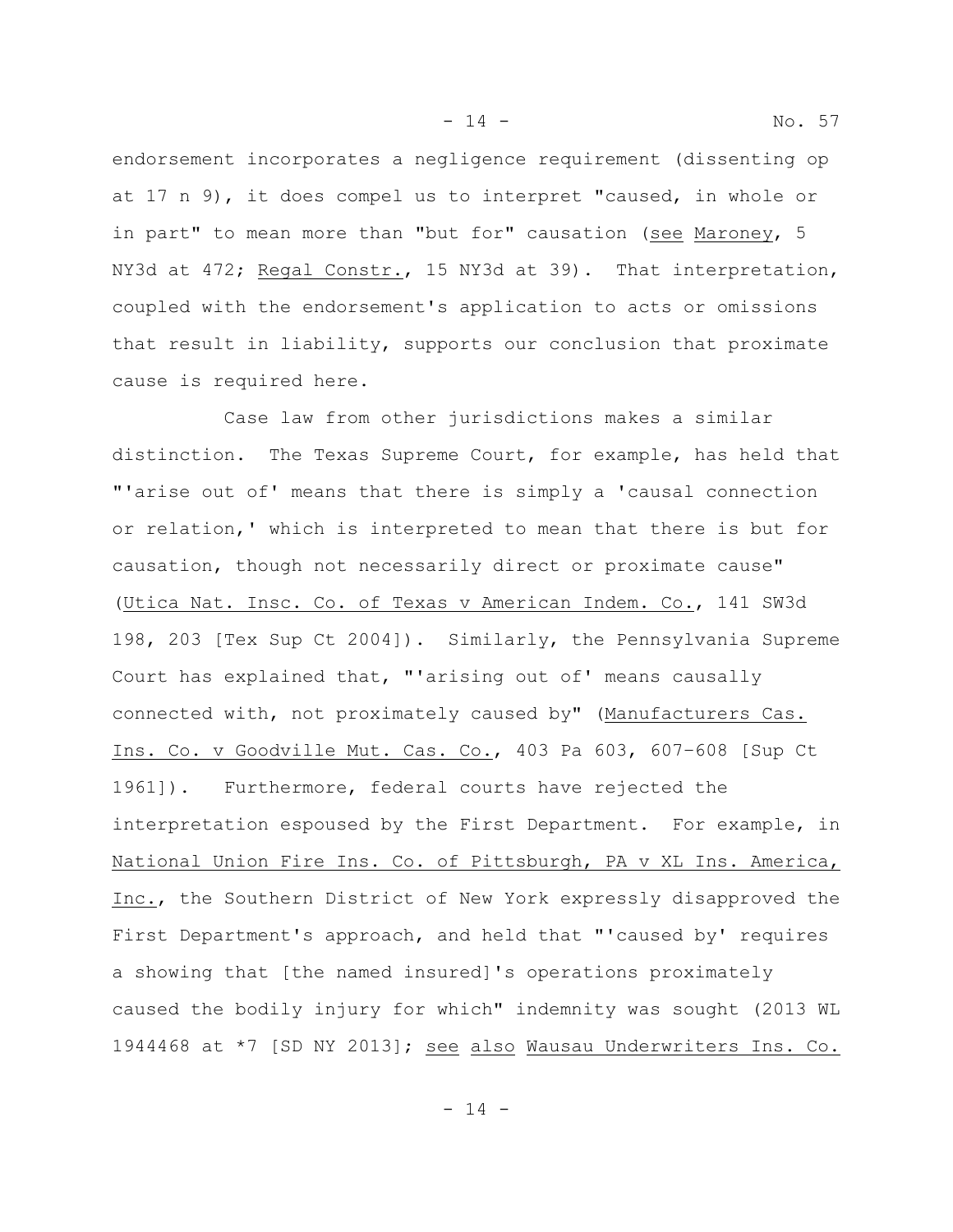v Old Republic Gen. Ins. Co., 122 F Supp 3d 44, 52 [SD NY 2015] ["whether an injury was legally caused by a party's actions is a much more demanding question than whether the injury arose out of those actions"]). The Eastern District of Pennsylvania, when presented with the same additional insured endorsement language at issue in this appeal, held that "caused by" required "proximate cause" in order to trigger coverage (Dale Corp. v Cumerbland Mut. Fire Ins. Co., 2010 WL 4909600 at \*7 [ED PA 2010]).

Here, BSI was not at fault. The employee's injury was due to NYCTA's sole negligence in failing to identify, mark, or deenergize the cable. Although but for BSI's machine coming into contact with the live cable, the explosion would not have occurred and the employee would not have fallen or been injured, that triggering act was not the proximate cause of the employee's injuries since BSI was not at fault in operating the machine in the manner that led it to touch the live cable. $4$ 

<sup>4</sup> The dissent argues that "the policy contains coverage for defendants with respect to the underlying matter inasmuch as the accident was produced by and would not have occurred absent BSI's operation of its excavation equipment" (dissenting op at 15 [internal citations omitted]). This interpretation would extend coverage to any and all but-for causes, including turning on and checking the machine the morning of the accident. Certainly the plain meaning of the phrase "caused by" does not ordinarily extend so far, nor could the dissent mean for coverage to extend to such remote circumstances.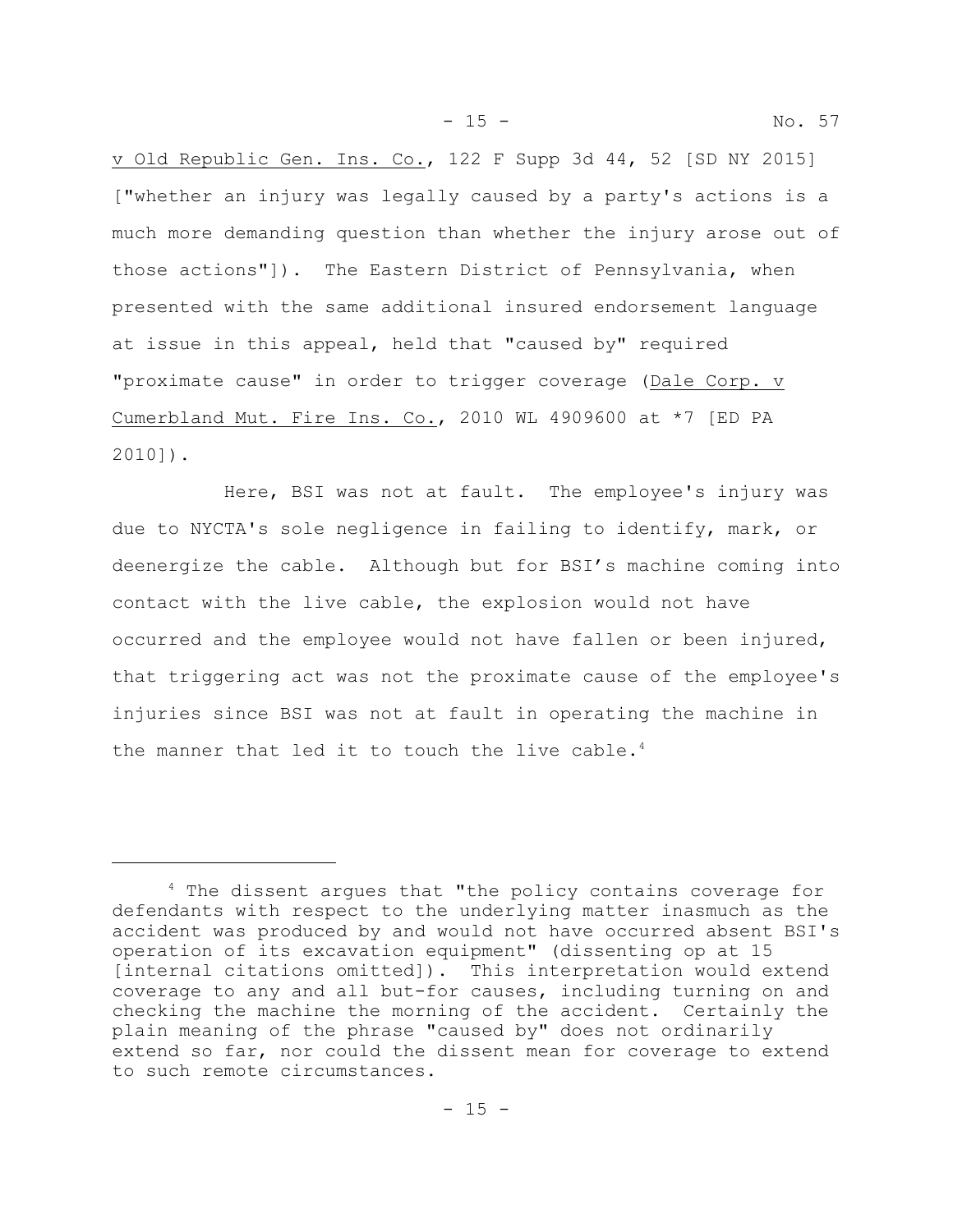#### III.

The dissent's concern that our "approach could threaten the stability and certainty of our bedrock rules of insurance policy interpretation" (dissenting op at 17) is unwarranted. Our opinion adheres to contract principles that the plain and ordinary meaning applies and that the parties may freely negotiate the terms of the policy. There is also no basis for the dissent's speculation that our decision may have a "destructive" impact on liability insurance coverage (dissenting op at 18). Our analysis should come as no surprise to the industry because the drafters of the language used here intended it to mean proximate causation.

In crafting the additional insured endorsement, NYCTA required that the policy include additional insured coverage using the latest ISO "Form CG 20 10 or equivalent." In 2004 -four years before the parties entered the construction contract and BSI purchased insurance from Burlington -- the version of this ISO form was amended to replace the language "arising out of" with "caused, in whole or in part." The change was intended to provide coverage for an additional insured's vicarious or contributory negligence, and to prevent coverage for the additional insured's sole negligence (see Dale, 2010 WL 4909600, at \*5 ["The ISO introduced this revised version of its widely used additional insured endorsements as a response to courts' interpretations of its prior version"]). In describing its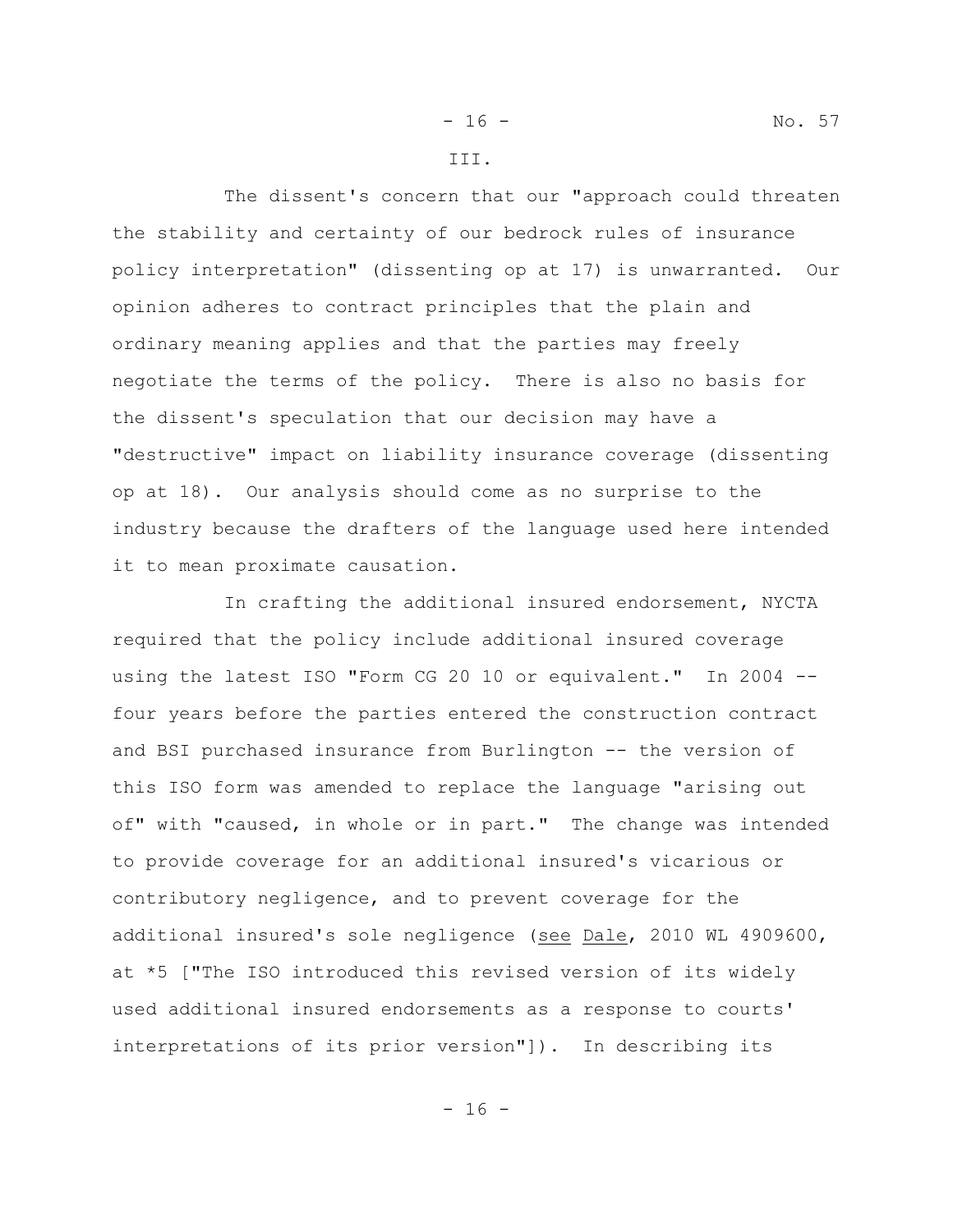motivation for the 2004 amendment, ISO explained that it had "monitored various court decisions and found that courts in many disputes between insurers and insureds have construed broadly the phrase arising out of," and further that "some courts have ruled that . . . the current additional insured endorsements do respond to injury or damage arising from the additional insureds sole negligence" (Coverage for Additional Insured-Vendors: Recent Markdowns by ISO and New York's High Court, 19-36 Mealey's Litig. Rep. Ins. 11 [2005]). This, the ISO explained was "contrary to the original intent of the additional insured endorsements" (id.). At the heart of the amendment, therefore, was "the preclusion of coverage for an additional insured's sole negligence" (id.).

It is therefore defendant's interpretation that would lead to unanticipated results. The purpose of additional insured coverage is to "apportion risks" (Trisha Strode, *From the Bottom of the Food Chain Looking Up: Subcontractors and the Full Costs of Additional Insured Endorsements*, Constr. Law., Summer 2005, at 21, 21–22). "By hiring a subcontractor, a general contractor exposes itself to . . . liability risks, including vicarious responsibility for its subcontractor's negligence" and "[a]dditional insured endorsements represent a way to apportion contractually these risks" (id.). The rationale is to "make the party with the most control over the risk responsible for suffering the financial loss should it fail to prevent the loss"

- 17 - No. 57

 $- 17 -$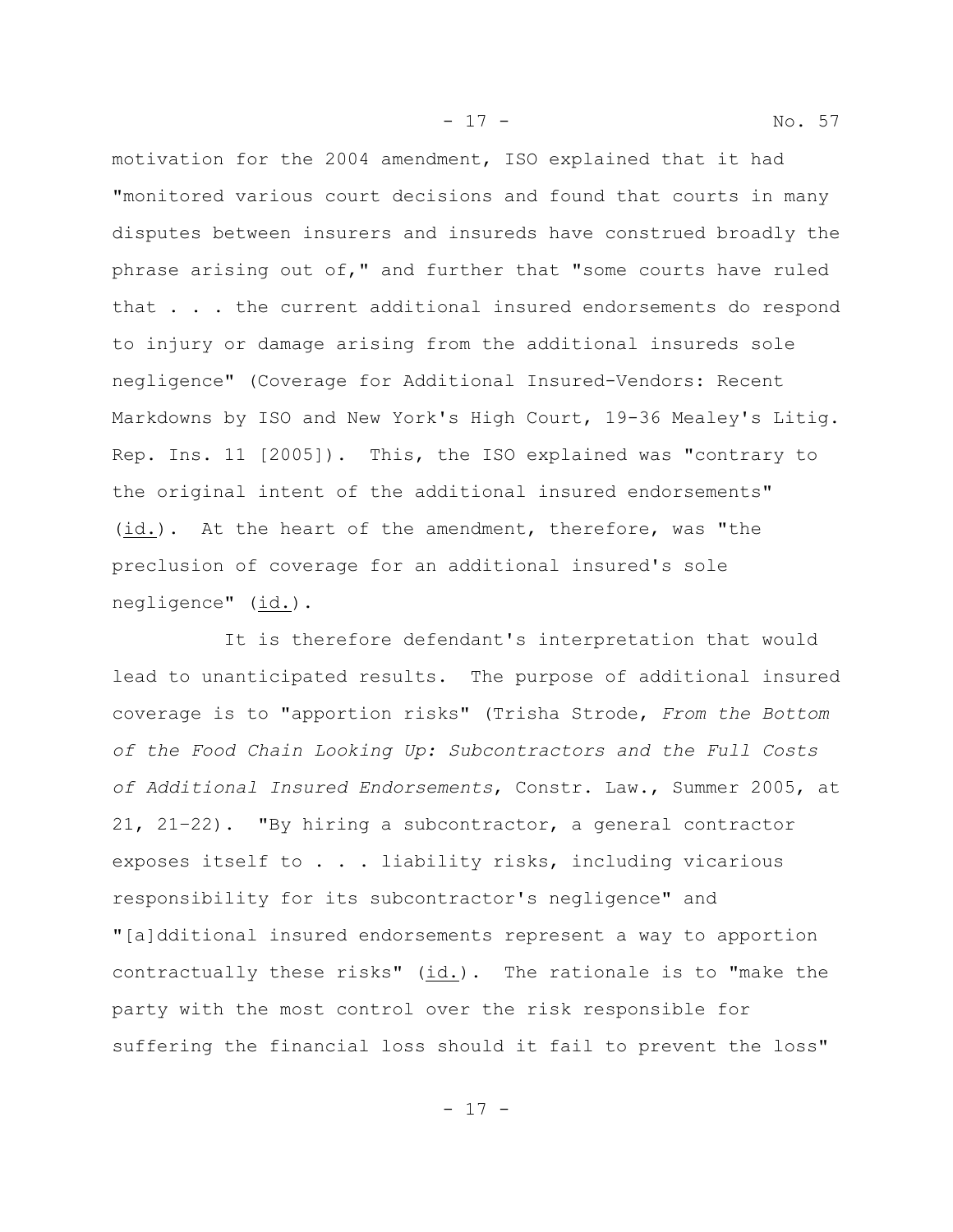(id.). Therefore, to extend coverage to the additional insureds under the circumstances of this case may frustrate the clear purpose of obtaining additional insured insurance in the first place (see 3 Couch on Ins. § 40:26 ["coverage for an additional insured is typically limited to liability arising out of the named insured's work or operations" and "additional insured status does not provide coverage to an additional insured for the additional insured's own work or operations"]). It would allow NYCTA to compel a subcontractor to pay for injuries to its employee which NYCTA proximately caused -- an outcome not intended by the parties and contrary to the plain language of the endorsement.

Of course, if the parties desire a different allocation of risk, they are free to negotiate language that serves their interests. Our decision should not be interpreted to limit the venerable right to contract on terms agreed to by the parties (see Chimart Assocs. v Paul, 66 NY2d 570, 574 [1986]).

#### IV.

Accordingly, the judgment appealed from, and order of the Appellate Division brought up for review should be reversed, with costs, plaintiff's motion for summary judgment on the first cause of action is granted, defendants' cross motion for summary judgment on the first cause of action is denied, and the case remitted to the Appellate Division for further proceedings in

- 18 - No. 57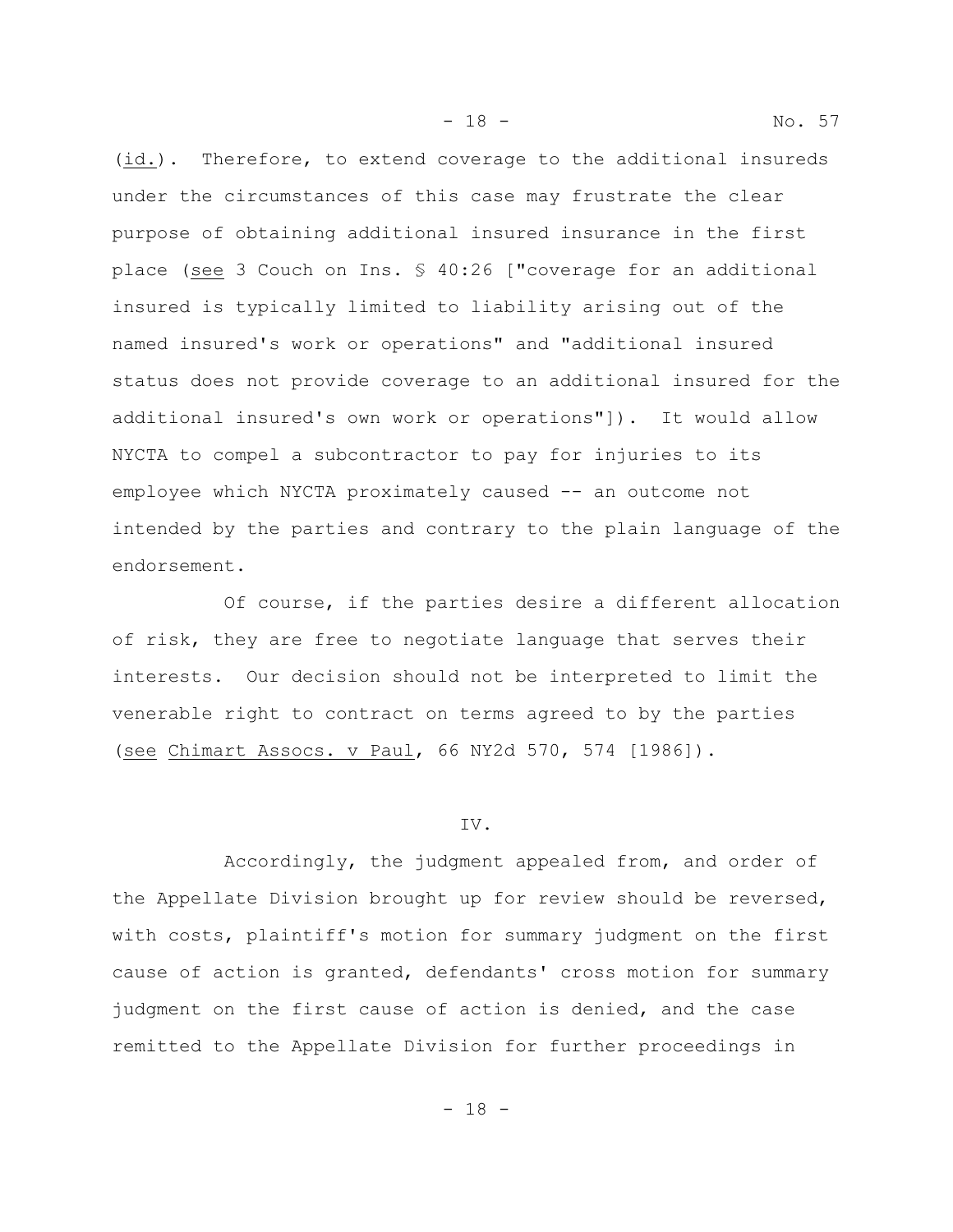accordance with this opinion.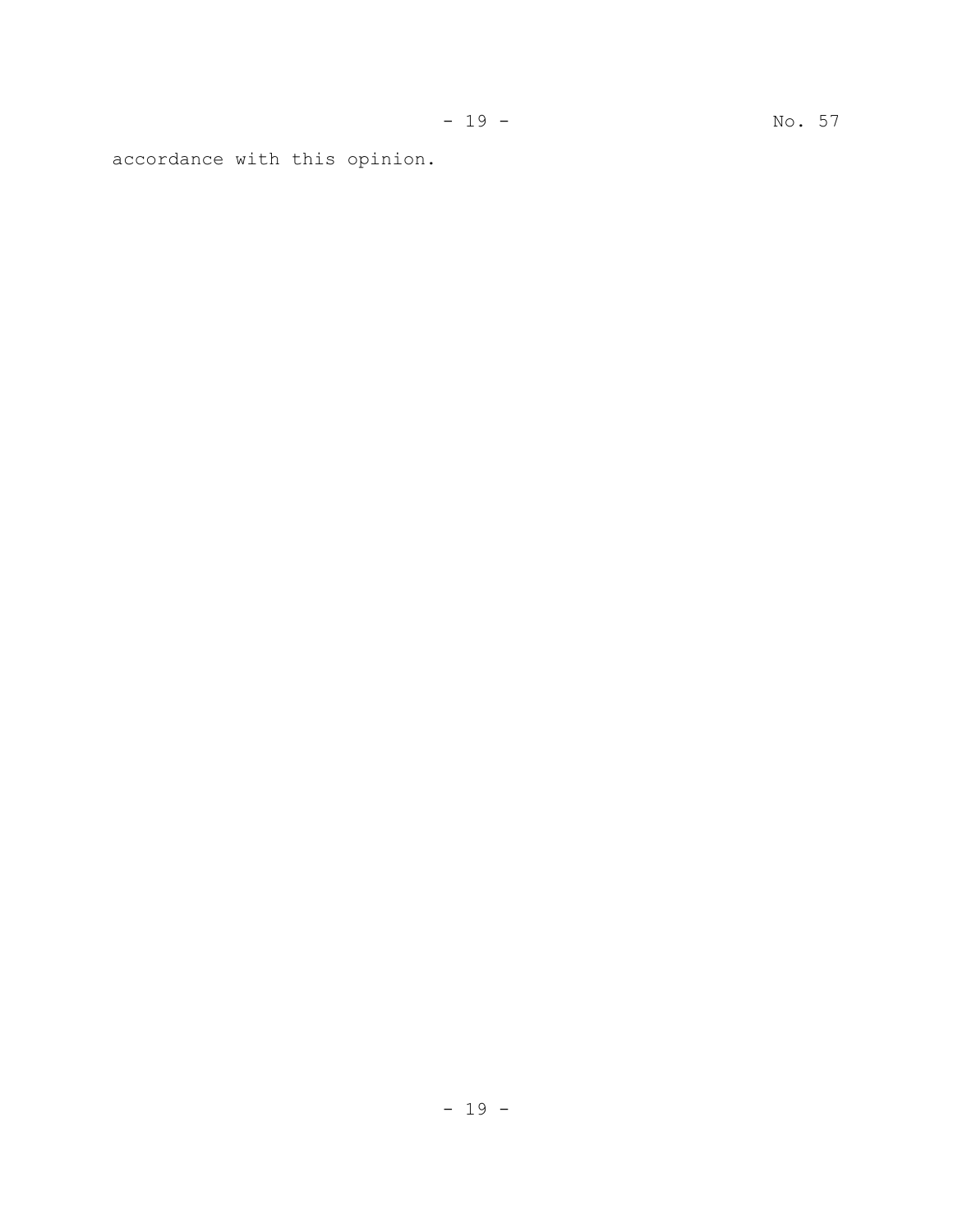The Burlington Ins. Co. v NYC Tr. Auth. No. 57

# FAHEY, J.(dissenting):

I respectfully dissent. Bedrock principles of insurance contract interpretation demand that we conclude that defendants are entitled to coverage with respect to the underlying matter as additional insureds under the policy of insurance issued to nonparty Breaking Solutions, Inc. (BSI) by plaintiff.

# Facts

This declaratory judgment action overlies a personal injury action that had its genesis in the excavation of a subway tunnel in Brooklyn. In July 2008, defendant New York City Transit Authority (NYCTA) contracted with BSI for the supply of "concrete breakers" and related labor in connection with the project. Pursuant to the contract's insurance requirements, BSI was to obtain, among other things, \$2 million in general liability insurance, with respect to which NYCTA, defendant MTA New York City Transit (MTA), and the City of New York (City) were to be named as additional insureds.

BSI honored that commitment and obtained from plaintiff a policy of insurance that, as relevant here, provided an

 $- 1 -$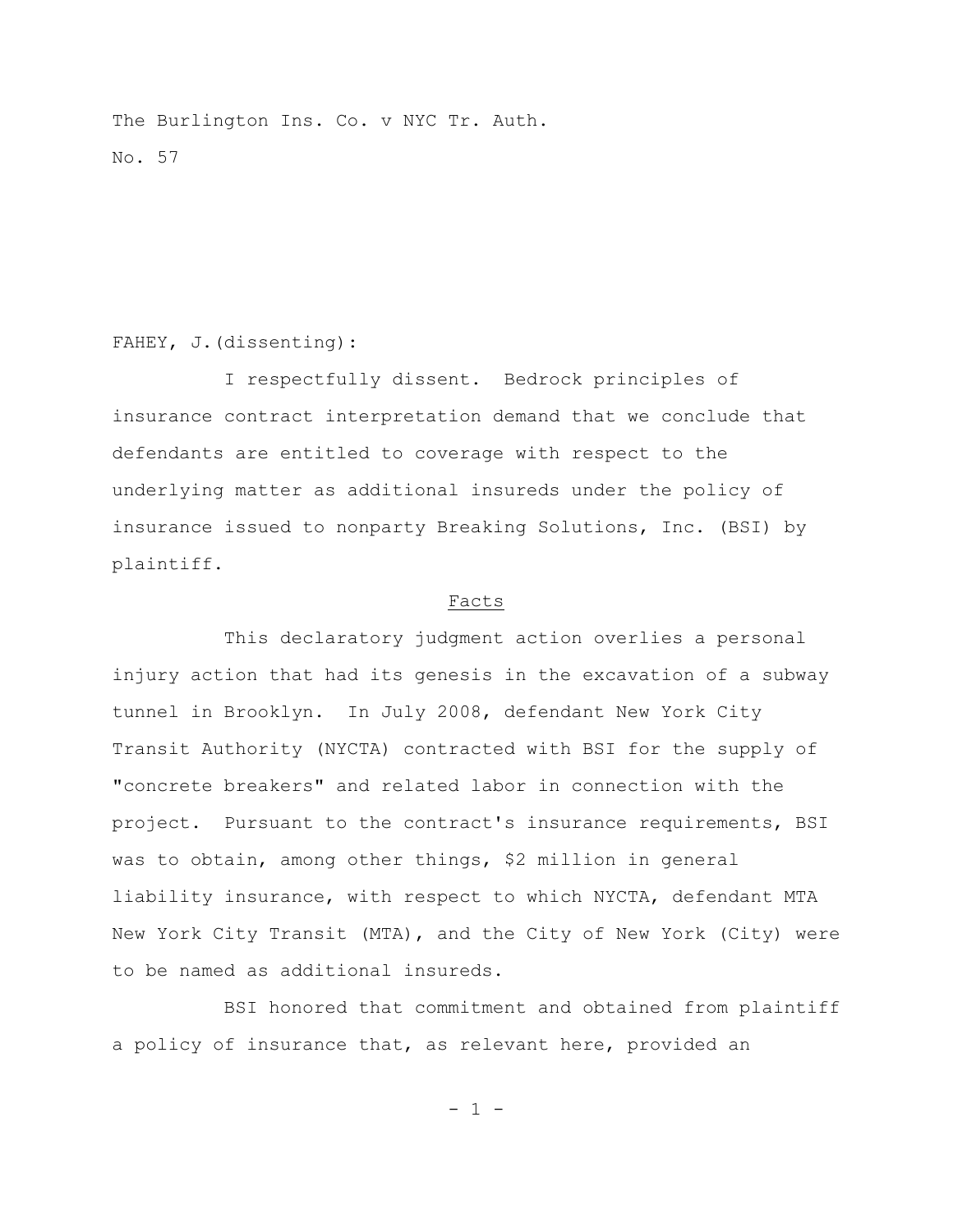aggregate of \$2 million in general liability coverage and contained an endorsement naming defendants as additional insureds thereunder. The subject endorsement (which bears form No. IFG-I-0160 1100) provides, in pertinent part, that defendants are additional insureds under the policy "with respect to liability for 'bodily injury' . . . *caused, in whole or in part, by[]* [BSI's] acts or omissions . . . . " (emphasis added).<sup>1</sup>

In February 2009, nonparty Thomas P. Kenny was employed by MTA in furtherance of the subject construction project. During the course of that work, an explosion and fire occurred when the drill of one of the machines supplied by BSI contacted a live electrical cable. At the time of the explosion, Kenny was

<sup>&</sup>lt;sup>1</sup> This dispute actually implicates multiple additional insured endorsements. The endorsement on which defendants (and the majority [see majority op at 3]) rely bears form No. IFG-I-0160 1100 and confers additional insured status upon entities with respect to which BSI had "agreed in writing in a contract [would] be added as an additional insured on [the] policy." As noted, this conferral of coverage is a qualified one; pursuant to this endorsement, such entities are entitled to coverage as additional insureds "with respect to liability for 'bodily injury' . . . *caused, in whole or in part, by[] [BSI's] acts or omissions* . . . ." (emphasis added).

Plaintiff relies on a different endorsement, which bears form No. CG 20 26 07 04 and which designates NYCTA as an additional insured. Similar to the "other" endorsement, this amendment provides coverage with respect to liability for bodily injury "caused, in whole or in part, by [BSI's] acts or omissions . . . ." Inasmuch as the coverage afforded under each such endorsement essentially is the same, for the purposes of my analysis it is of no moment that the parties rely on different amendments in seeking to establish what, if any, coverage plaintiff may owe defendants with respect to the underlying action (cf. majority op at 16-17).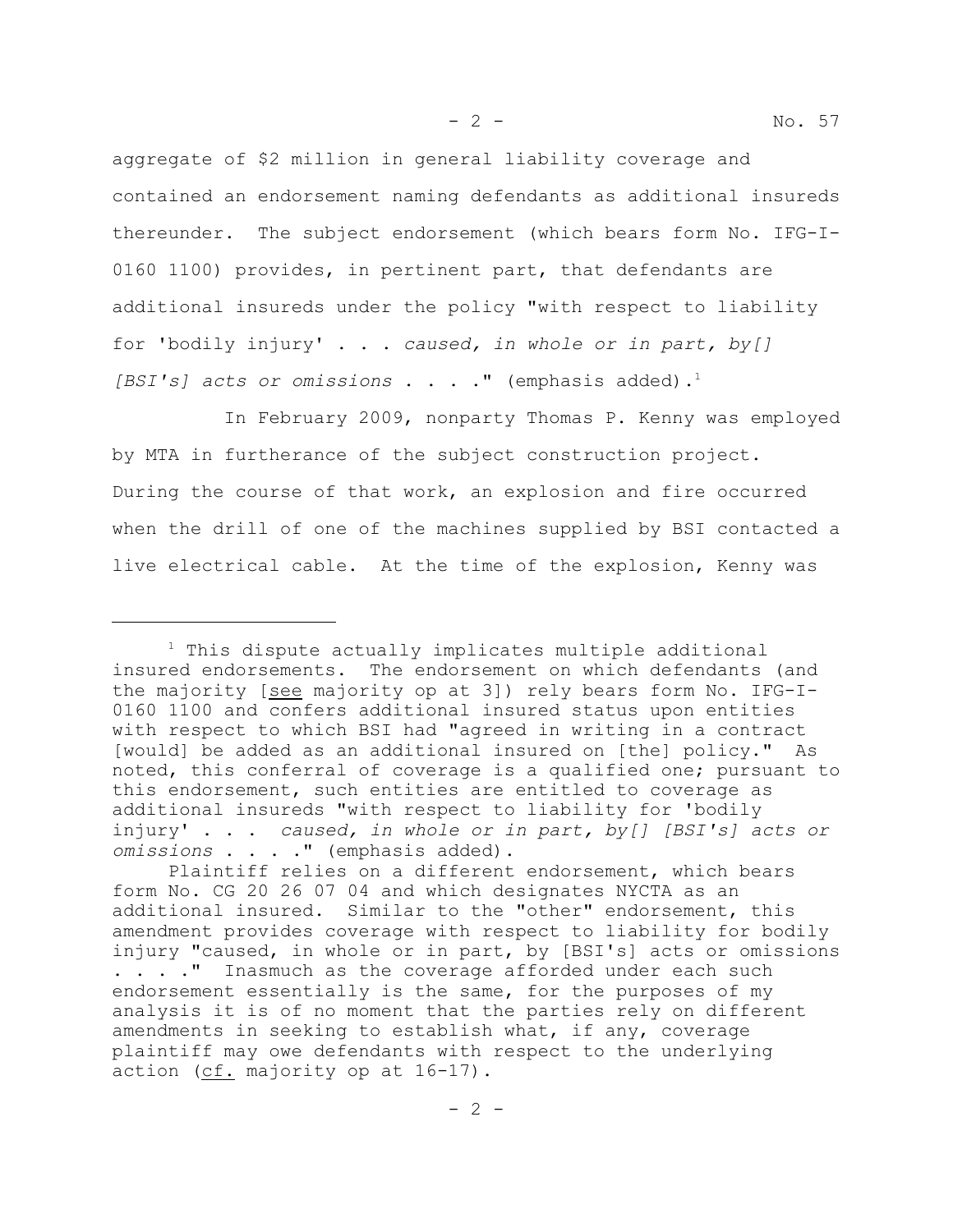- 3 - No. 57

perched on a benchwall, and he fell from that elevated work location while trying to evacuate the tunnel following that incident.

Kenny and his wife subsequently commenced the underlying action (in which they asserted causes of action for common-law negligence and violation of Labor Law §§ 200, 240 [1], and 241 [6], as well as for loss of consortium) in the United States District Court for the Eastern District of New York. BSI tendered the claims in that action to plaintiff under the policy, and plaintiff agreed to defend and indemnify BSI in that matter. Although it did not immediately accept the City's separate tender of coverage with respect to the underlying action, plaintiff initially agreed to provide the City with a defense in that matter subject to a reservation of rights.

Afterwards, the City commenced a third-party action against defendants seeking contractual indemnification with respect to the claims asserted against the City in the underlying action. Defendants, in turn, tendered coverage for the claims asserted against them in the third-party action to plaintiff, which agreed to defend defendants with respect thereto subject to a reservation of rights. The reservation of rights was based on plaintiff's theory that "it ha[d] not been determined whether liability was caused by acts or omissions of [BSI]."

The reservation of rights also reflected a temporary coverage position. According to plaintiff, discovery in the

- 3 -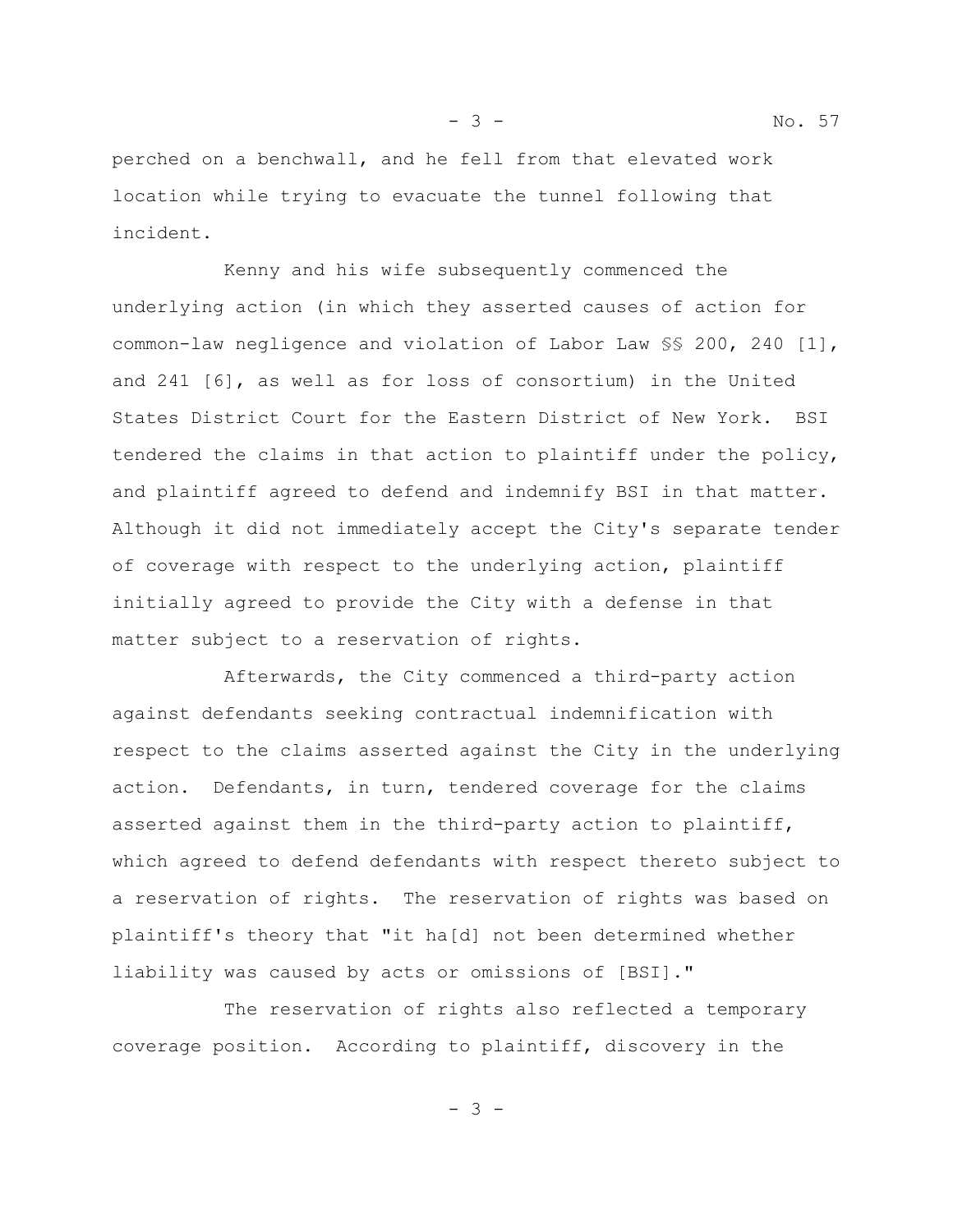underlying action revealed that MTA neither disconnected the electrical cable from a power supply nor warned BSI of that cable, and that the machines supplied by BSI were operated properly at the time of the explosion. Said another way, discovery showed that the series of events giving rise to the Kennys' injuries began with defendants' failure to alert BSI to the "live" electrical cable, which allowed BSI to strike that cable, which, in turn, precipitated the explosion that injured Kenny.

Based on that evidence, plaintiff withdrew its defense and "disclaim[ed]" coverage for defendants in the underlying matter (cf. Matter of Worcester Ins. Co. v Bettenhauser, 95 NY2d 185, 188 [2000] ["Disclaimer . . . is unnecessary when a claim falls outside the scope of the policy's coverage portion"]), reasoning that "the uncontroverted evidence establishes that the accident was solely caused by [defendants]." In the meantime, however, plaintiff continued to defend the City in the underlying action, and the claims against the City eventually were settled through a payment plaintiff made to the Kennys on the City's behalf.<sup>2</sup>

By then, plaintiff had commenced this overlying coverage action seeking judgment declaring that defendants are not entitled to coverage under the policy with respect to the

<sup>&</sup>lt;sup>2</sup> The Kennys' claims against BSI were dismissed with prejudice on the Kennys' own motion.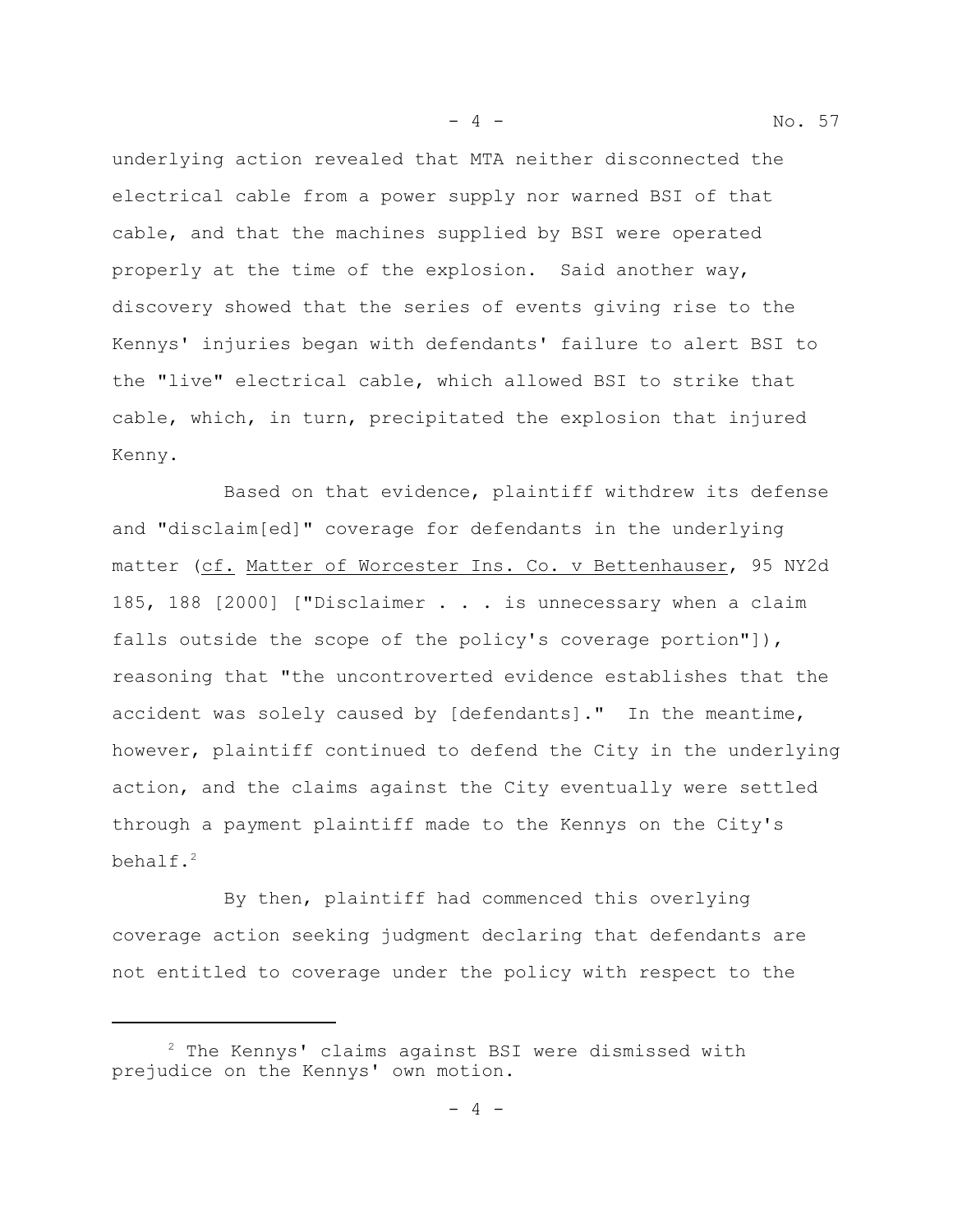underlying matter. Following motion practice, Supreme Court, among other things, entered an order and judgment granting plaintiff summary judgment and making a declaration to that effect.

On appeal, the Appellate Division reversed the order and judgment and declared "that defendants were entitled to coverage in the underlying personal injury action as additional insured[s] under [the] policy" (132 AD3d 127, 139 [1st Dept 2015]; see id. at 134-138). The Appellate Division noted that "[i]t is undisputed that Kenny's injury was causally connected to an 'act[]' of [BSI]" inasmuch as it was BSI's "disturbance of [a] buried electrical cable[] [that] triggered the explosion that led to Kenny's fall" (id. at 134). The Appellate Division added that

> "[w]hile it is true that, because [defendants] had not warned the [BSI] operator of the cable's presence, [BSI's] 'act[]' did not constitute negligence, this does not change the fact that the act of triggering the explosion, faultless though it was on [BSI's] part, was a cause of Kenny's injury. The language of the relevant endorsement, on its face, defines the additional insured coverage afforded in terms of whether the loss was 'caused by' [BSI's] 'acts or omissions,' without regard to whether those 'acts or omissions' constituted negligence or were otherwise actionable" (id. at 134-135).

Given what apparently was the concern with the finality of the Appellate Division order -- it left pending the counterclaim defendants asserted for attorneys' fees pursuant to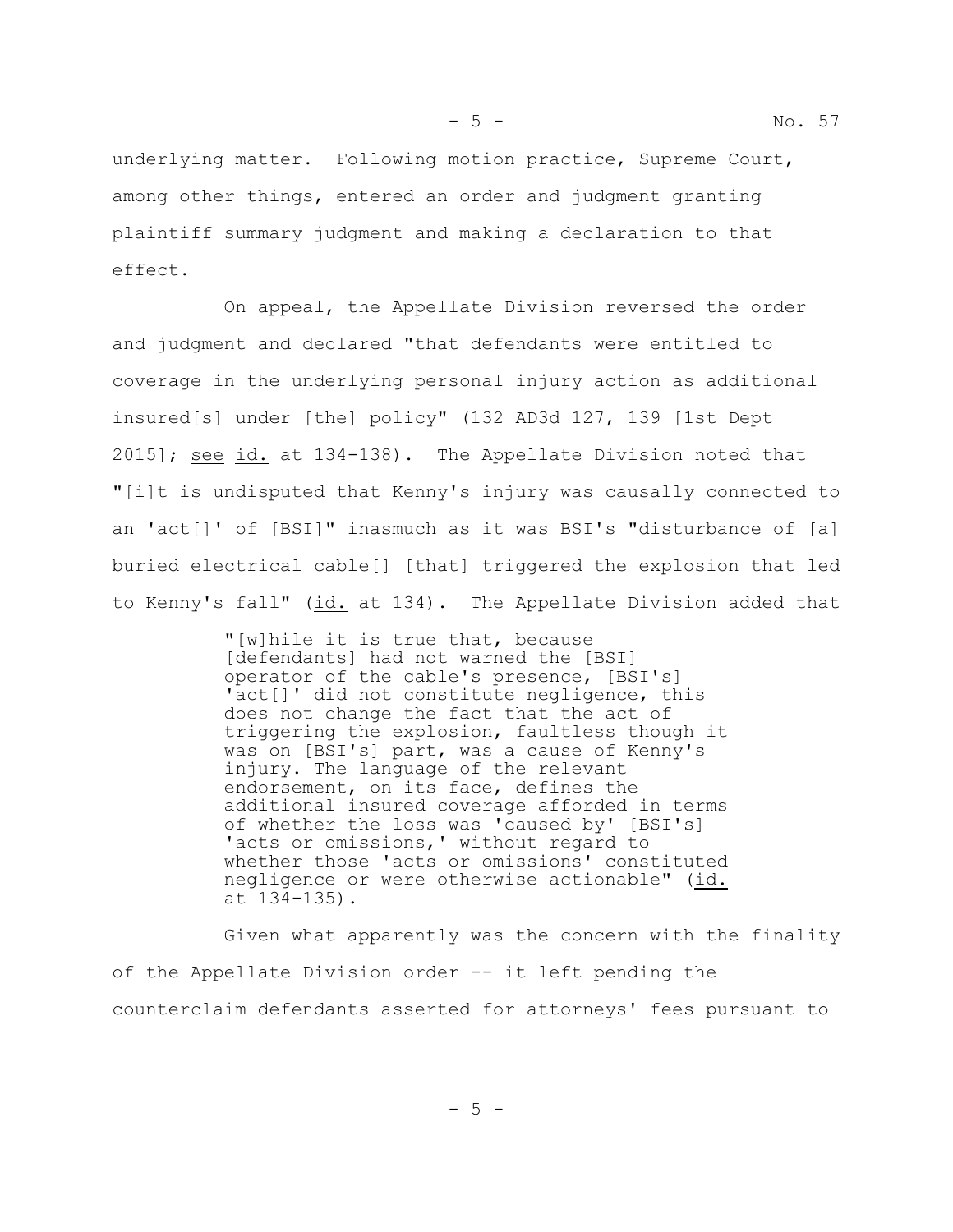the Mighty Midgets rule<sup>3</sup> -- Supreme Court entered a final judgment that resolved the fee question and declared that defendants "were entitled to coverage in the underlying personal injury action as additional insureds under [the] policy." We granted plaintiff leave to appeal from that judgment (27 NY3d 905 [2016]).

#### Law

"'In determining a dispute over insurance coverage, we first look to the language of the policy'" (Lend Lease [US] Constr. LMB Inc. v Zurich Am. Ins. Co., 28 NY3d 675, 681 [2017], quoting Consolidated Edison Co. of N.Y. v Allstate Ins. Co., 98 NY2d 208, 221 [2002]). "An insurance agreement," as the majority notes, "is subject to principles of contract interpretation" (Universal Am. Corp. v National Union Fire Ins. Co. of Pittsburgh, Pa., 25 NY3d 675, 680 [2015]; see majority op at 8). It also is true that, "'[a]s with the construction of contracts generally, unambiguous provisions of an insurance contract must be given their *plain and ordinary meaning*, and [that] the interpretation of such provisions is a question of law for the

 $3$  Under that rule, an insured "cast in a defensive posture by the legal steps an insurer takes in an effort to free itself from its policy obligations" may recover attorneys' fees and expenses incurred in defending against the insurer's "affirmative action . . . to settle its rights" where the insured prevails in that action (Mighty Midgets v Centennial Ins. Co., 47 NY2d 12, 21 [1979]).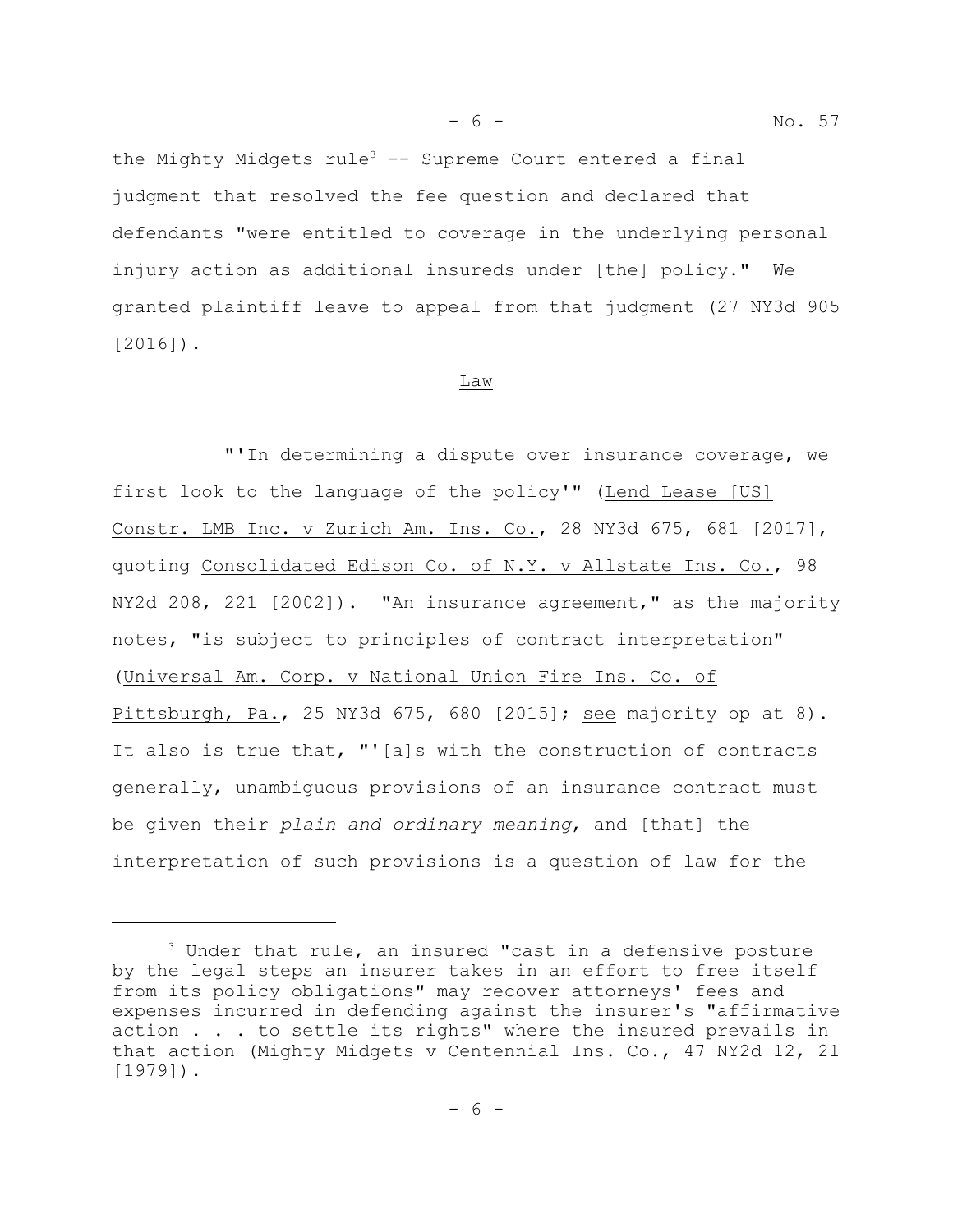court'" (Lend Lease, 28 NY3d at 681-682 [emphasis added], quoting Vigilant Ins. Co. v Bear Stearns Cos., Inc., 10 NY3d 170, 177 [2008]; see Universal Am. Corp., 25 NY3d at 680, quoting Cragg v Allstate Indem. Co., 17 NY3d 118, 122 [2011] for the proposition that "[i]nsurance contracts must be interpreted according to common speech and consistent with the reasonable expectations of the average insured"; see also majority op at 8).

- 7 - No. 57

These core principles of insurance policy construction are not the only bedrock rules relevant to this analysis (cf. majority op at 8). We recently reiterated that where a "'policy may be reasonably interpreted in two conflicting manners, its terms are ambiguous'" (Lend Lease, 28 NY3d at 682, quoting Matter of Mostow v State Farm Ins. Cos., 88 NY2d 321, 326 [1996]; see Chimart Assoc. v Paul, 66 NY2d 570, 573 [1986] ["The initial question() (in determining whether there is any ambiguity in the language) is whether the agreement on its face is reasonably susceptible of more than one interpretation"]). More specifically, we have said that "[a]mbiguity in a contract arises when the contract, read as a whole, fails to disclose its purpose and the parties' intent, *or* where its terms are subject to more than one reasonable interpretation" (Universal Am. Corp., 25 NY3d at 680 [emphasis added and internal quotation marks and citations omitted]).

To be sure, "parties cannot create ambiguity from whole cloth where none exists, because provisions 'are not ambiguous

- 7 -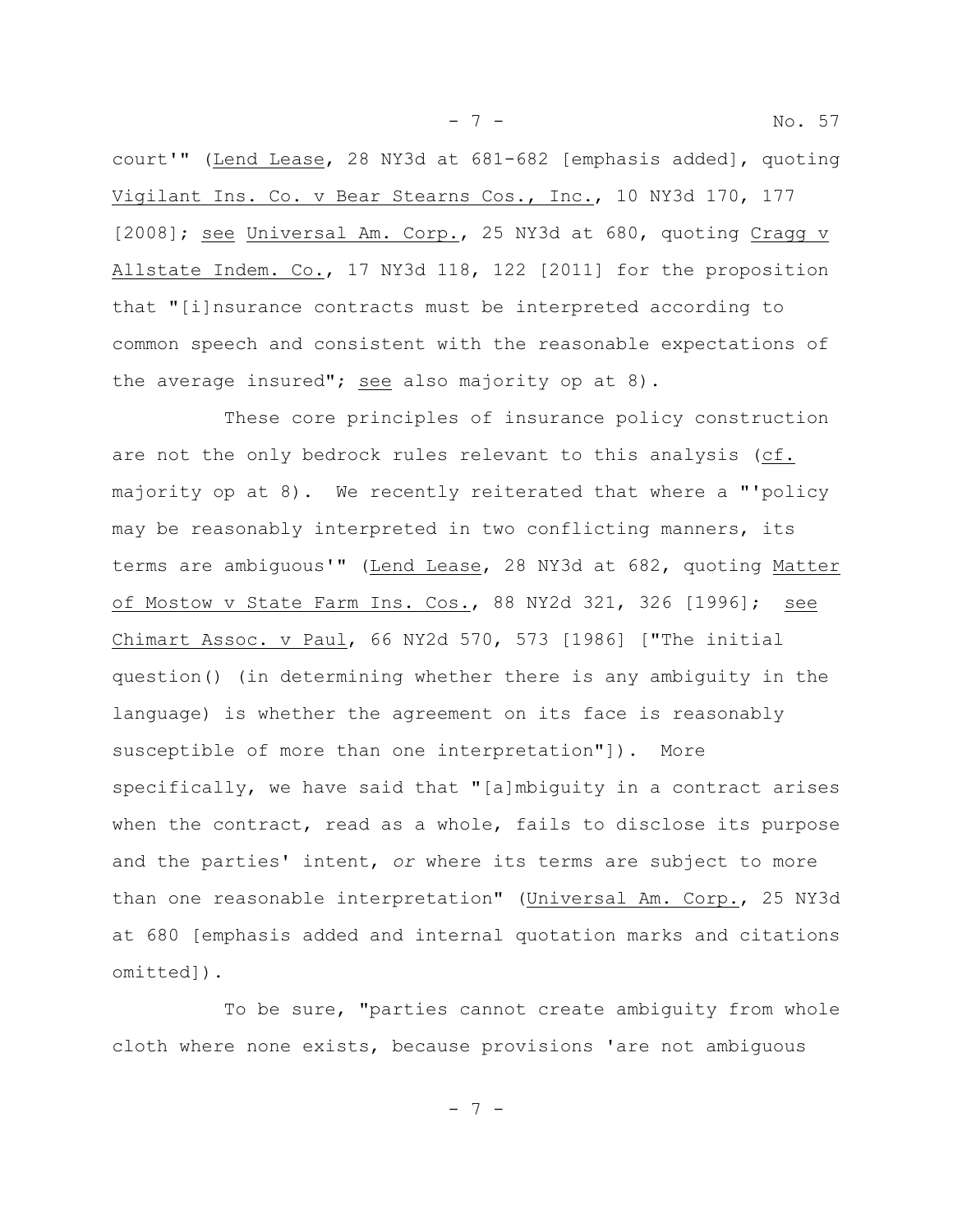- 8 - No. 57

merely because the parties interpret them differently'" (Universal Am. Corp., 25 NY3d at 680, quoting Mount Vernon Fire Ins. Co. v Creative Hous., 88 NY2d 347, 352 [1996]; see Selective Ins. Co. of Am. v County of Rensselaer, 26 NY3d 649, 655-656 [2016] ["A contract is unambiguous if the language it uses has a definite and precise meaning, unattended by danger of misconception in the purport of the (agreement) itself, and concerning which there is no reasonable basis for a difference of opinion"] [internal quotation marks omitted]). "Rather, 'the test to determine whether an insurance contract is ambiguous focuses on the reasonable expectations of the *average insured* upon reading the policy and employing *common speech*'" (Universal Am. Corp., 25 NY3d at 680 [emphases added], quoting Mostow, 88 NY2d at 326-327; see Cragg, 17 NY3d at 122). Of course, "'any ambiguity must be construed in favor of the insured and *against the insurer*'" (Lend Lease, 28 NY3d at 682 [emphasis added], quoting White v Continental Cas. Co., 9 NY3d 264, 267 [2007]).

#### Analysis

### *The Coverage Question*

The application of these canons to the subject endorsement<sup>4</sup> demands that we conclude that defendants are

<sup>&</sup>lt;sup>4</sup> As noted, the endorsement on which defendants (and the majority) rely provides, in relevant part, that defendants are additional insureds under the policy "with respect to liability for 'bodily injury' . . . *caused, in whole or in part, by [BSI's]*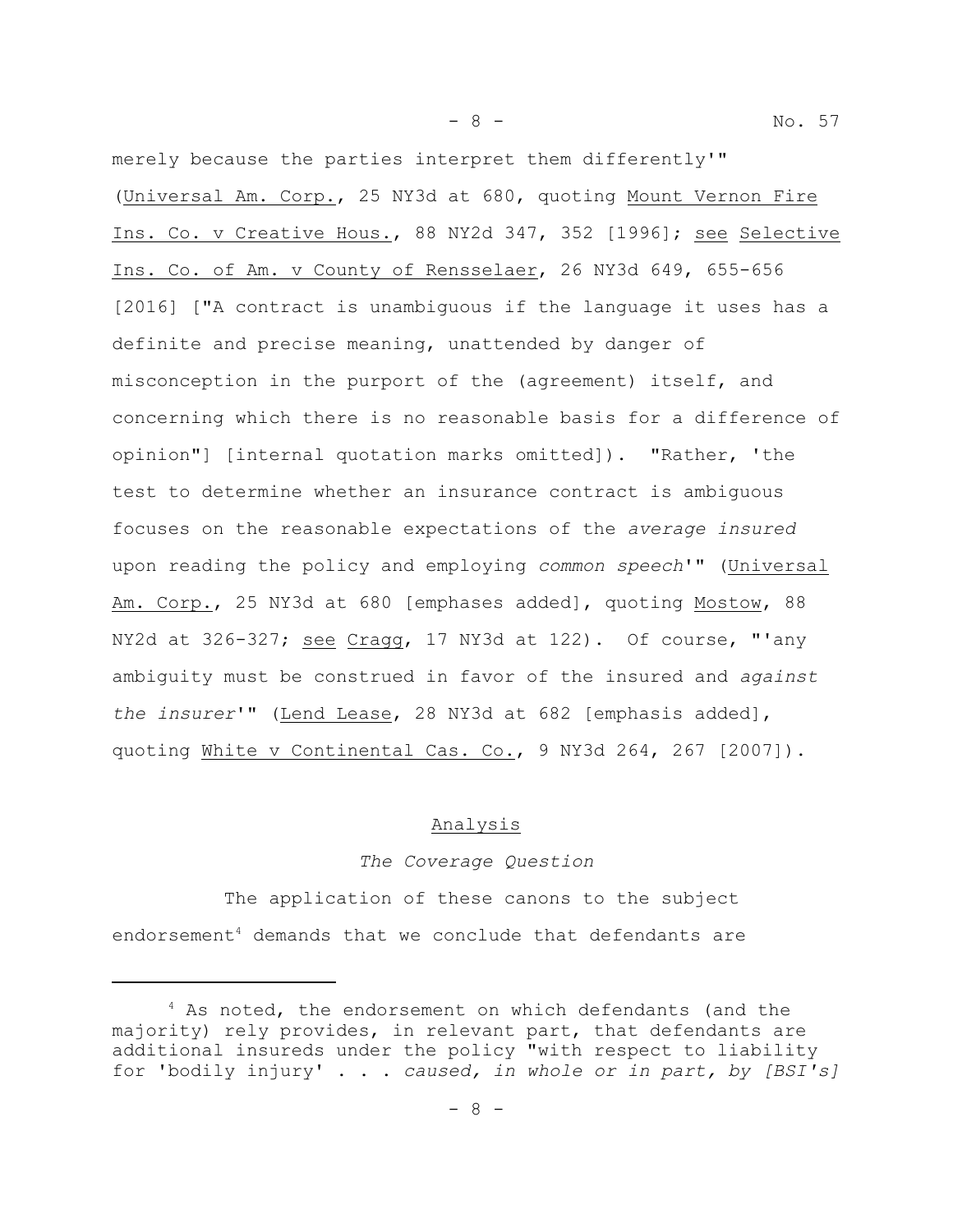entitled to coverage with respect to the underlying matter as additional insureds under the policy. The fact that the explosion and fire were sparked by an action of BSI (the named insured on the policy) means that BSI caused the explosion, and the fact that the explosion knocked Kenny from his elevated work area means that such blast caused the underlying accident.<sup>5</sup> To that end, inasmuch as BSI contacted the live wire with one of its devices, it necessarily follows that BSI caused the injuries the Kennys sustained as a result of that incident. Based on that series of events, it also necessarily follows that defendants are additional insureds under the plain and obvious meaning of the endorsement in question.

Indeed, "the existence of coverage [for defendants as additional insureds] does not depend upon a showing that [BSI's] causal conduct was negligent or otherwise at fault" (132 AD3d at 135). The endorsement confers additional insured status where the mere *acts* of the named insured cause the bodily injury complained of. If the drafter meant for such status to be contingent upon a *negligent act or acts* of the named insured,

*acts or omissions* . . . ." (emphasis added).

- 9 - No. 57

<sup>&</sup>lt;sup>5</sup> Of course, there may be more than one cause of an accident (see generally Mazella v Beals, 27 NY3d 694, 706 [2016], citing Argentina v Emery World Wide Delivery Corp., 93 NY2d 554, 560 n 2 [1999]). Based on their failure to alert BSI to the "live" electrical cable, defendants surely contributed to the happening of the accident. That fault, however, does not mean that BSI's actions in contacting the wire were not a (non-negligent) cause of that incident.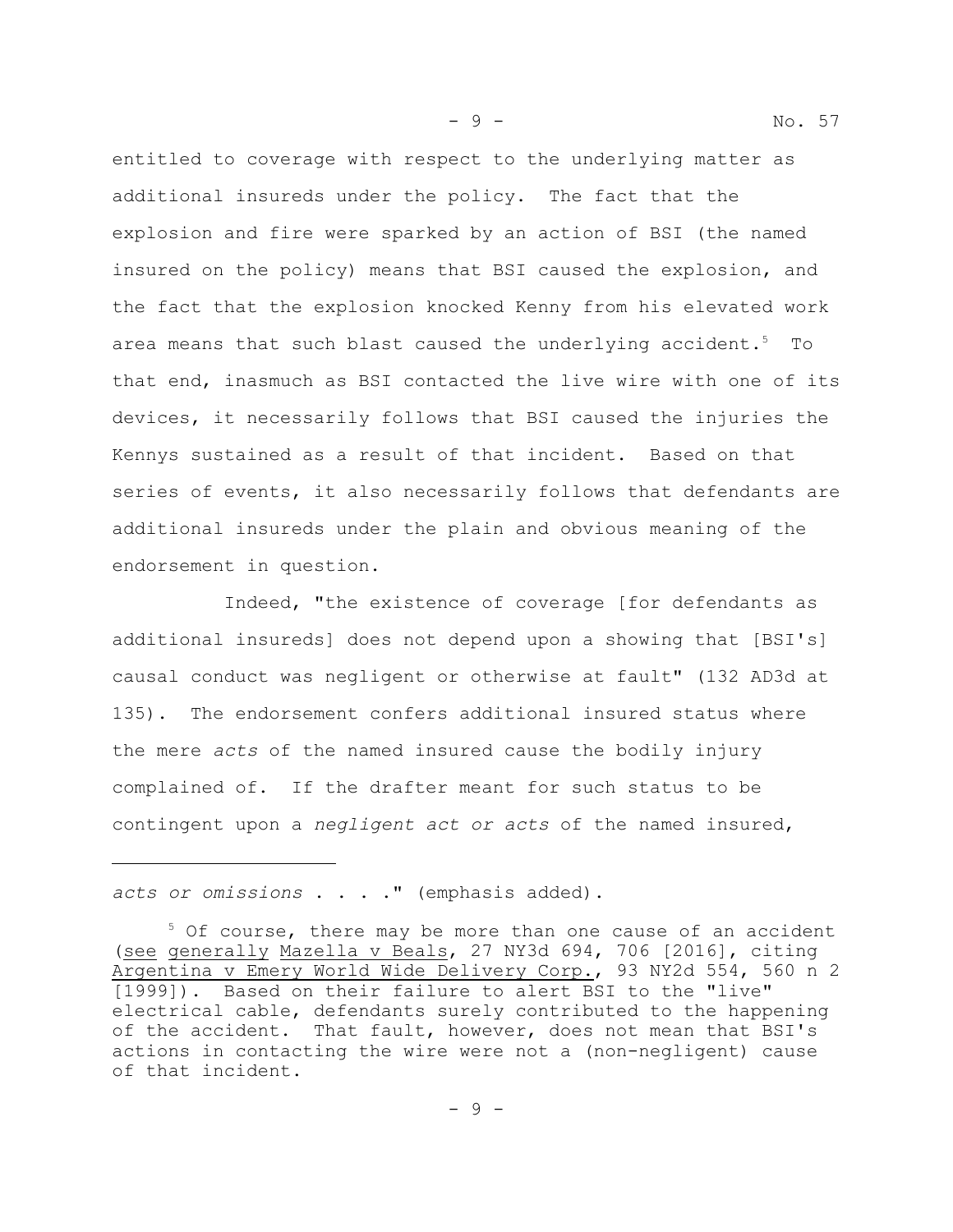- 10 - No. 57

then the policy easily could have said as much. That is, the policy could have afforded additional insured status "only with respect to liability for 'bodily injury' . . . caused, in whole or in part, by [the named insured's *negligent*] acts or omissions."

Similarly, if the drafter intended that coverage under the endorsement be contingent upon a showing of proximate cause, as the majority defines that phrase (see majority op at 9; see also infra at 13-14), then the policy easily could have been written to contain that condition. Specifically, the policy could have conferred additional insured status "only with respect to liability for 'bodily injury' [*proximately*] caused, in whole or in part, by [the] acts or omissions [of the named insured]." Inasmuch as the endorsement contains none of the aforementioned qualifications, the cardinal rules of policy interpretation require that we conclude that defendants are entitled to coverage with respect to the underlying matter as additional insureds under the policy.<sup>6</sup>

 $6$  Although not determinative of this coverage question, this analysis is consistent with Appellate Division case law (see e.g. Aspen Specialty Ins. Co. v Ironshore Indem. Inc., 144 AD3d 606, 607 [1st Dept 2016]; Kel-Mar Designs, Inc. v Harleysville Ins. Co. of N.Y., 127 AD3d 662, 663 [1st Dept 2015]; Strauss Painting, Inc. v Mt. Hawley Ins. Co., 105 AD3d 512, 513 [1st Dept 2013], mod on other grounds 24 NY3d 578, 595-596 [2014], rearg denied 24 NY3d 1217 [2015]; National Union Fire Ins. Co. of Pittsburgh, PA v Greenwich Ins. Co., 103 AD3d 473, 474 [1st Dept 2013]; W & W Glass Sys., Inc. v Admiral Ins. Co., 91 AD3d 530 [1st Dept 2012]).

Moreover, the inconsistency of this analysis with National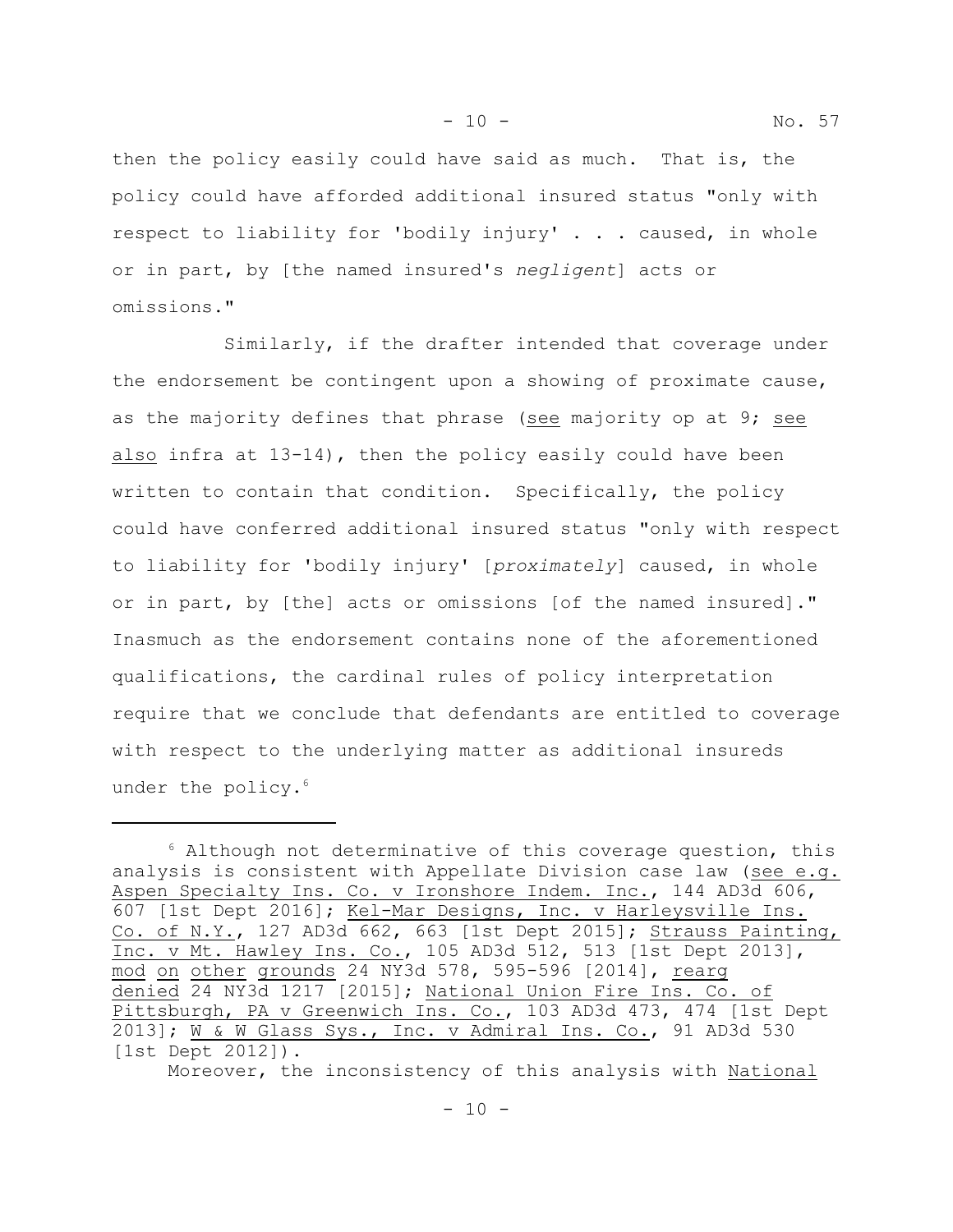#### - 11 - No. 57

### *The Majority's Conclusion*

The majority, of course, has a different interpretation of the policy (see majority op at  $8-9$ ). I will address each of what I perceive to be the three main flaws in its analysis in turn.

First, the majority credits plaintiff's obscurative contention with respect to the relevance of the distinction between "but-for causation" and "proximate cause" to this interpretive exercise (see majority op at 9-10). As the theory begins, the phrase "caused . . . by" has a *legal meaning* and must refer to either "proximate cause" or "but-for" causation (see id.). As the theory continues, the policy language "caused, in whole *or in part*, by [BSI's] acts or omissions" (emphasis added)

Union Fire Ins. Co. of Pittsburgh, PA v XL Ins. Am., Inc. (2013 WL 1944468 [SD NY, May 7, 2013, No. 12 Civ. 5007(JSR)]) and Dale Corp. v Cumerbland Mut. Fire Ins. Co. (2010 WL 4909600 [ED Pa 2010, Nov. 30, 2010, No. 09-1115]) is of no moment (cf. majority op at 14-15). In National Union Fire Ins. Co., the Southern District acknowledged that "the phrase 'caused by' does not obviously disclose a singular meaning" (2013 WL 1944468, at \*6) -- thereby hinting at an ambiguity in the endorsement -- before "adopt[ing] the reasoning of Dale[] and hold[ing] that 'caused by' requires a showing that [the acts or operations of the named insured] proximately caused the bodily injury [at issue]" (id. at \*7). Dale, however, projected the "proximately caused" language into an endorsement substantively identical to that at issue here (see Dale, 2010 WL 4909600, at \*1) based on the "drafter's history" (id. at  $*7$ ) -- specifically, the "hope[]" of the drafter for a "narrow[] coverage interpretation" (see id. at \*5). Based on our rules of policy interpretation, it is the policy's language (see Lend Lease, 28 NY3d at 681; Consolidated Edison Co., 98 NY2d at 221), not the drafter's explanation of that language, that drives a coverage analysis.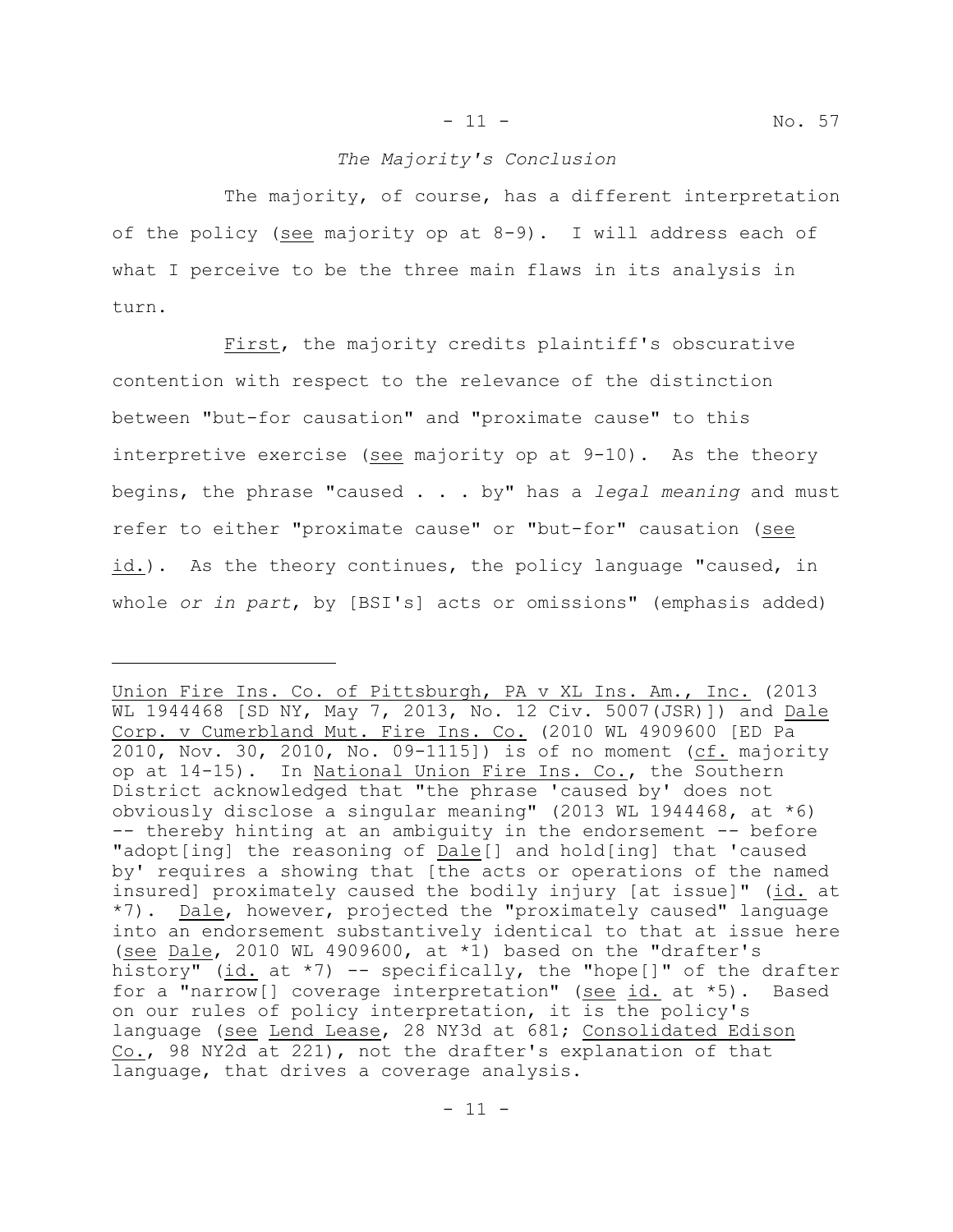must refer to "proximate cause" because "'but for' causation cannot be partial"  $(id. at 10)$ .

In my view, however, there is no basis to apply a *legal meaning*, rather than a *plain and ordinary meaning*, to the word "cause" in this context (see Lend Lease, 28 NY3d at 684; Universal Am. Corp., 25 NY3d at 680; cf. majority op at 12 [concluding the "plain and ordinary meaning" of the endorsement communicates a "legal concept"]). In fact, in ascertaining the plain and ordinary meaning of a provision of an insurance policy, this Court has "regarded dictionary definitions as useful guideposts" (Yaniveth R. v LTD Realty Co., 27 NY3d 186, 192 [2016] [considering a question of statutory interpretation]; see Universal Am. Corp., 25 NY3d at 681 [relying on a dictionary to determine "the common definition(s)" of various terms contained in a rider central to the coverage question in that case]). The term "cause" refers to, among other things, "something that brings about an effect or a result" (Merriam-Webster Collegiate Dictionary 196 [11th ed 2004]; see Webster's Third New International Dictionary 356 [2002] [defining cause as, among other things, a "thing  $\ldots$  . that brings about an effect . . . ."]; Oxford English Dictionary, http://www.oed.com [accessed May 19, 2017] [defining cause as, among other things, "(t) hat which produces an effect; that which gives rise to any action, phenomenon, or condition"]; Oxford Living Dictionaries, https://en.oxforddictionaries/com/definition/cause [accessed May

 $- 12 -$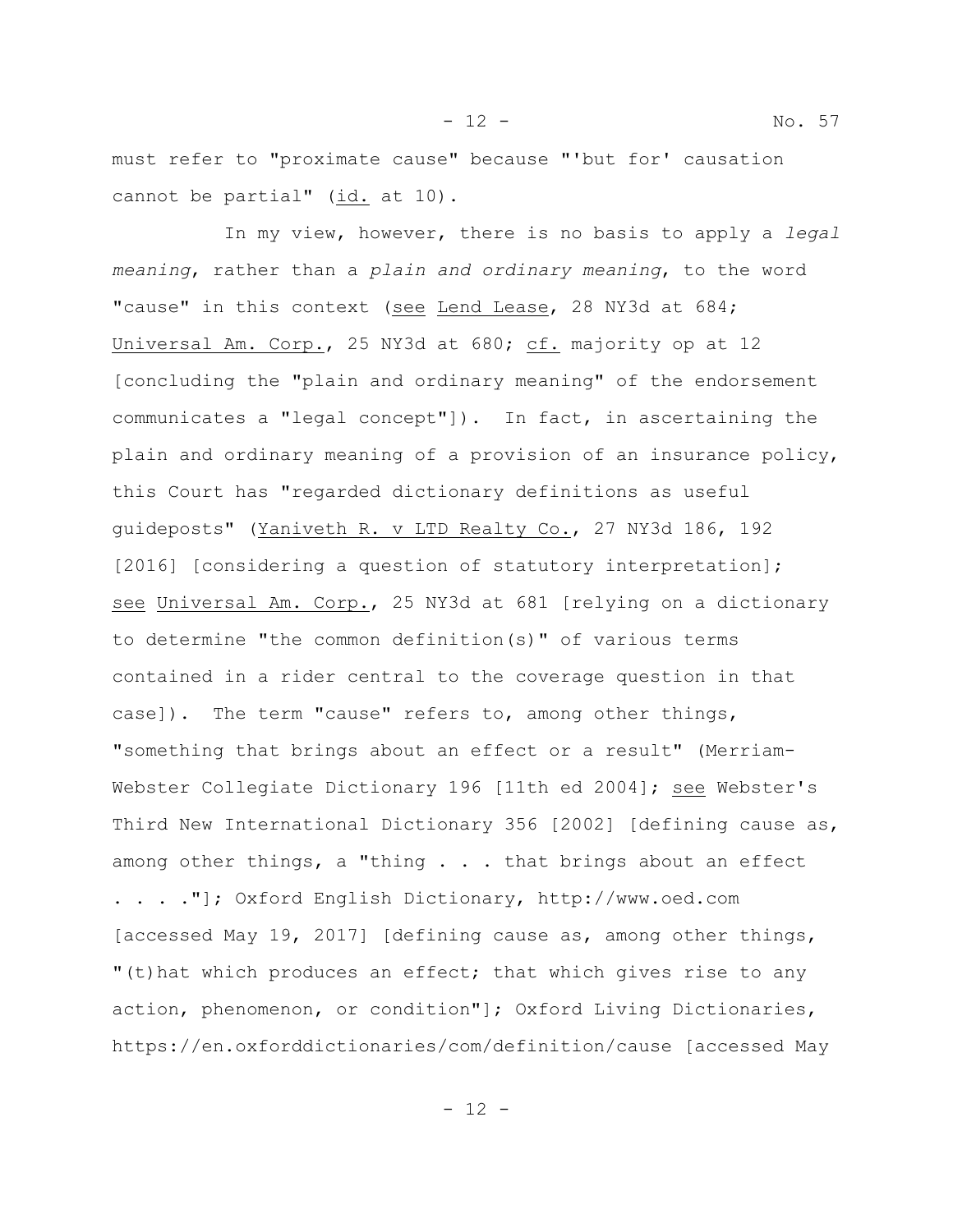16, 2017] [cause is "(a) person or thing that gives rise to an action, phenomenon, or condition"]; Cambridge Dictionary, http://dictionary.cambridge.org/us/dictionary/english/cause [accessed May 16, 2017] [cause is "something without which something else would not happen"]). The application of the plain and ordinary meaning of "cause" to the subject endorsement compels the conclusion that BSI caused the bodily injuries that Kenny sustained as a result of the accident (see supra at  $8-10$ ), and that defendants therefore are additional insureds under that amendment.<sup>7</sup>

Second, even if legal jargon is relevant to the meaning of "cause," as the word is used in the subject endorsement (cf. Universal Am. Corp., 25 NY3d at 680 ["the test to determine whether an insurance contract is ambiguous focuses on the

<sup>&</sup>lt;sup>7</sup> Two additional points are relevant here.

First, in lieu of acknowledging and addressing the litany of dictionary definitions that compel the conclusion that defendants are entitled to coverage with respect to the underlying matter as additional insureds under the policy (see supra at 12-13), the majority advances an unavailing argumentum ad absurdum (see majority op at 15-16 n 5).

Second, the majority's point that its "analysis [to the contrary] should come as no surprise to the industry because the drafters of the language used here intended it to mean proximate causation" (majority op at 16; see id. at 17, citing Coverage for Additional Insured-Vendors: Recent Markdowns by ISO and New York's High Court, 19-36 Mealey's Litig. Rep. Ins. 11 [2005]) is of no moment. Irrespective of whether the reference to "industry" pertains to the insurance industry or to the construction industry, the point remains that the intent of the drafter is immaterial to this analysis. It is what the drafter *said*, not what the drafter may have *meant to say*, that guides our review of this coverage question.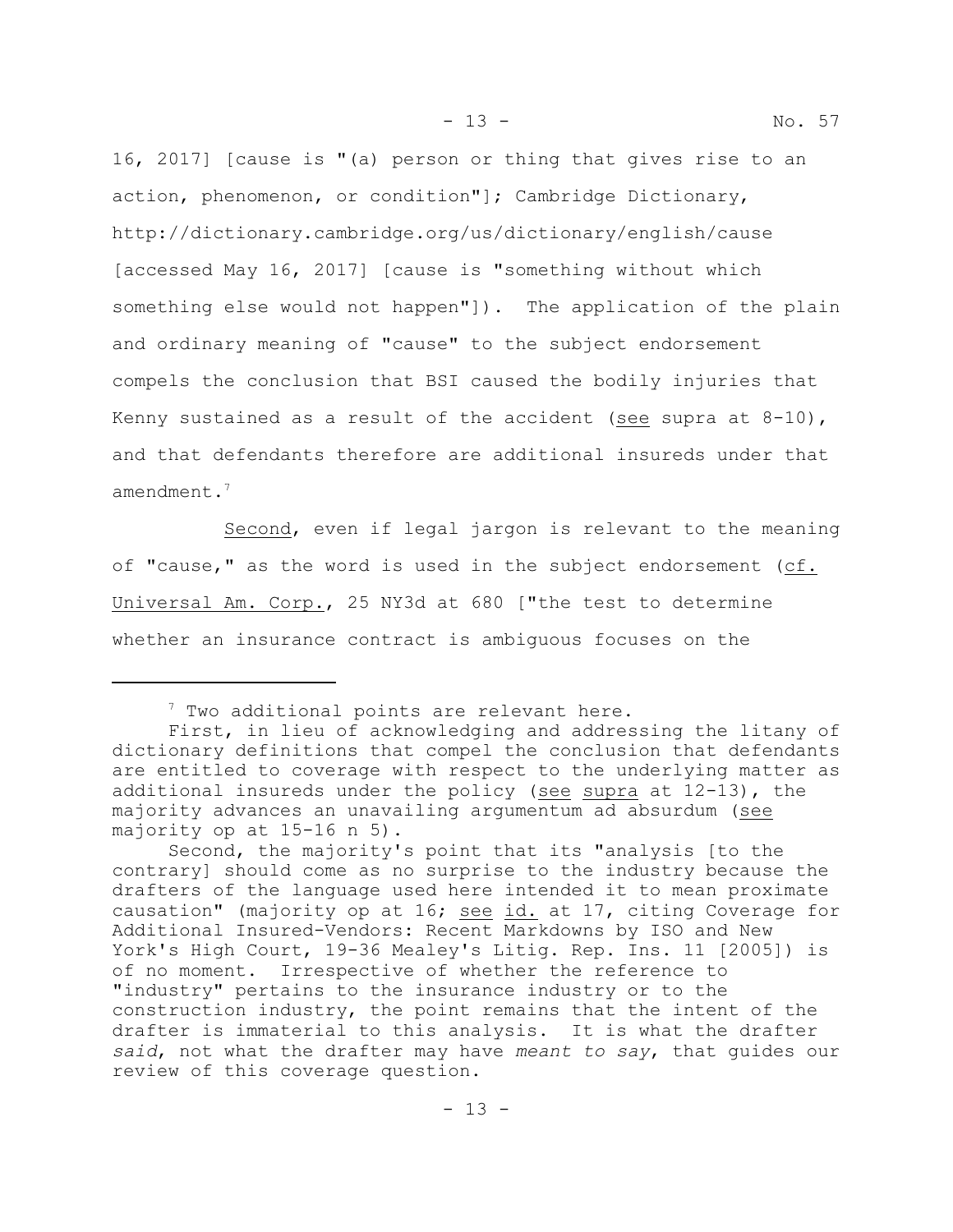reasonable expectations of the average insured upon reading the policy and employing common speech"] [internal quotation marks omitted]; Cragg, 17 NY3d at 122 ["(i)nsurance contracts must be interpreted according to common speech"]), defendants still would qualify as additional insureds under the policy. To the extent "cause" somehow could be seen to mean "proximate cause" (cf. Royal Indem. Co. v Providence Washington Ins. Co., 92 NY2d 653, 659 [1998] [refusing to read into an insurance policy a condition that does not exist therein]), a reasonable mind could define it as something "that is legally sufficient to result in liability" (Black's Law Dictionary 265 [10th ed 2014] [defining "proximate cause"]; see majority op at 9). This is not, however, to say that "proximate cause" has only one meaning; it also has been defined as "[a] cause that directly produces an event and without which the event would not have occurred" (Black's Law Dictionary

265 [10th ed 2014]).

In view of those competing definitions, projecting the phrase "proximate cause" into the subject endorsement merely would give rise to an ambiguity with respect to the scope of that endorsement (see generally Universal Am. Corp., 25 NY3d at 680) that still would result in coverage for defendants. The majority subtly suggests that any ambiguity should be construed in favor of plaintiff because NYCTA "craft[ed] the additional insured endorsement" and "required that the policy include [the subject] additional insured coverage" (majority op at 16; see generally

- 14 - No. 57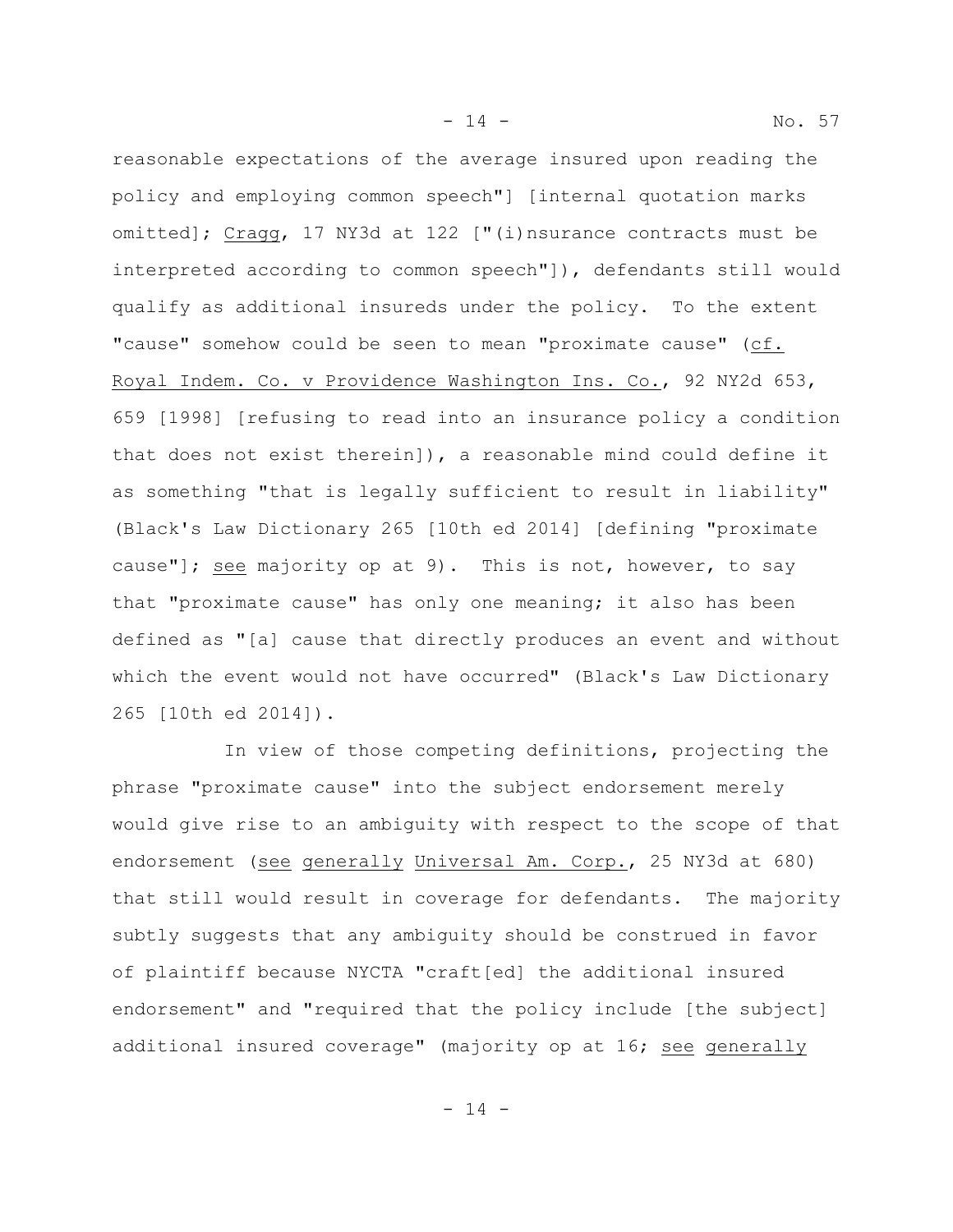State of New York v Home Indem. Co., 66 NY2d 669, 671 [1985]). The same suggestion is buttressed by reference to the post hoc plea of the drafter of at least one of the subject endorsements that such amendment intended to "'preclu[de] . . . coverage for an additional insured's sole negligence'" (majority op at 17, quoting Coverage for Additional Insured-Vendors: Recent Markdowns by ISO and New York's High Court, 19-36 Mealey's Litig. Rep. Ins. 11  $[2005]$ ).<sup>8</sup> The rule, however, remains that ambiguous policy language is interpreted in favor of the insured (see Lend Lease, 28 NY3d at 682; White, 9 NY3d at 267; Breed v Insurance Co. of N. Am., 46 NY2d 351, 353 [1978]).<sup>9</sup> To that end, even assuming that

The point remains that the intent of the drafter is immaterial to this coverage analysis (see supra at 13 n 7). The majority's reference to extrinsic evidence of what apparently was ISO's intent to "'preclude[] coverage for an additional insured's sole negligence'" (majority op at 17, quoting Coverage for Additional Insured-Vendors: Recent Markdowns by ISO and New York's High Court, 19-36 Mealey's Litig. Rep. Ins. 11 [2005]) in form No. CG 20 26 07 04, however, is misplaced for an additional reason: such evidence does not apply to the endorsement on which defendants and the majority rely. That amendment does not bear an ISO copyright, meaning that it apparently was prepared by a different drafter and therefore may have been based on intent different from that underlying the "CG" form in question.

<sup>9</sup> There is no contention that the rule that an ambiguity in the policy should be construed against the insurer that drafted that compact does not apply on the ground that "the basic concept and terms [of the endorsement] originated with [defendants], that [defendants are] sophisticated and [were] instrumental in

 $8$  As noted (see supra at 2 n 1), two endorsements are relevant to this matter. One such endorsement, on which plaintiff relies, bears both form No. CG 20 26 07 04 and an Insurance Services Office (ISO) copyright. The other such endorsement, on which defendants (and the majority) rely, bears form No. IFG-I-0160 1100, but has no ISO copyright.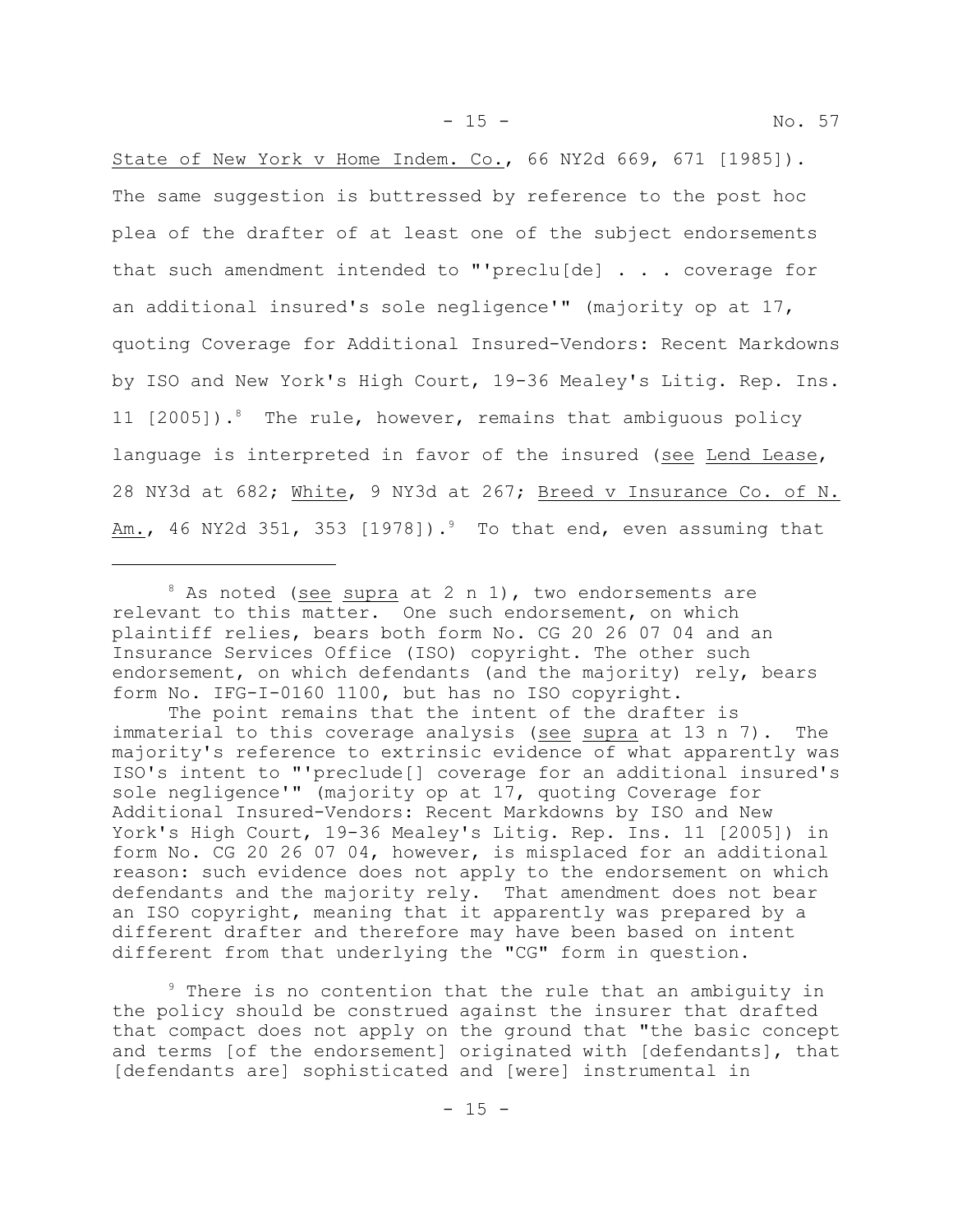"cause," as it is used in the subject endorsement, is ambiguous, we still must conclude that the policy contains coverage for defendants with respect to the underlying matter inasmuch as the accident was "produce[d]" by and "would not have occurred" (Black's Law Dictionary 265 [10th ed 2014] [defining "proximate cause"]) absent BSI's operation of its excavation equipment (cf. Derdiarian v Felix Contr. Corp., 51 NY2d 308, 315 [1980] ["There are certain instances . . . where only one conclusion may be drawn from the established facts and where the question of legal cause may be decided as a matter of law"], rearg denied 52 NY2d 784 [1980]).

Third, and finally, the majority misses the mark with its conclusion that the reference to "liability" in the subject endorsement modifies the "caused . . . by" language of that amendment (see majority op at  $11-12$ ).<sup>10</sup> Under the plain language of the subject endorsement, the phrase "liability for 'bodily injury'" articulates one of the classes of risks covered by that part of the policy, whereas the phrase "caused . . . by [BSI's]

crafting various parts of the agreement, and that [defendants], while not an insurance company, had equal bargaining power and acted like an insurance company by maintaining a self-insured retention" (Cummins, Inc. v Atlantic Mut. Ins. Co., 56 AD3d 288, 290 [1st Dept 2008]).

 $10$  As (twice previously) noted, the endorsement on which defendants (and the majority) rely provides, in relevant part, that defendants are additional insureds under the policy "with respect to liability for 'bodily injury' . . . *caused, in whole or in part, by [BSI's] acts or omission* . . . ." (emphasis added).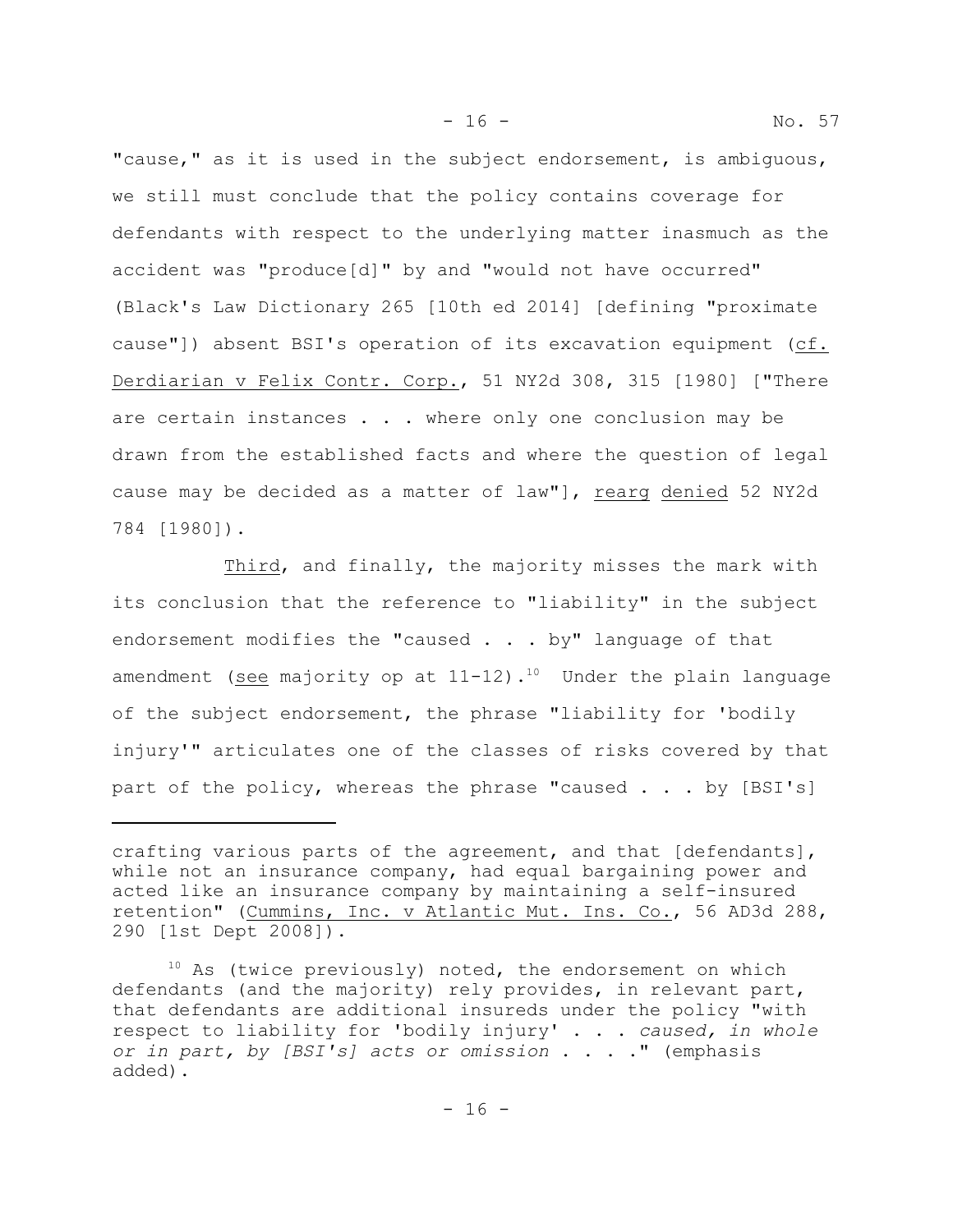- 17 - No. 57

acts or omissions" speaks to the circumstances that trigger that coverage (see Worth Constr. Co. v Admiral Ins. Co., 10 NY3d 411, 415-416 [2008]). If plaintiff wanted the endorsement to limit coverage to circumstances in which the named insured (here, BSI) was negligent, then it should have written the policy to say as much. To the extent the endorsement does not unambiguously confer additional insured status upon defendants in this instance (cf. supra at 8-10), the majority's analysis ignoring what at "worst" (from the prospective of the putative additional insureds) is an ambiguity in that language overlooks our teachings that, when there is doubt with respect to the meaning of an insurance policy, an insurer should revise the policy so as to leave no doubt as to the meaning of that contract.<sup>11</sup>

 $11$  There are two notable (and intentional) omissions from my review of this coverage question. First, I have not compared the phrase "arising out of" -- which this Court has treated in, among other cases, Maroney v New York Cent. Mut. Fire Ins. Co. (5 NY3d 467, 472  $[200\overline{5}]$  -- to the phrase "caused . . . by." This case turns on our interpretation of the instant "caused . . . by" language, not on the question whether the "caused . . . by" phrase should or should not have the same meaning as the "arising out of" language we addressed in Maroney and in other cases. It suffices to say that interpreting the phrases "arising out of" and "caused . . . by" differently does not compel the conclusion that the latter phrase incorporates a negligence requirement.

Second, I also have not treated plaintiff's contention that the volunteer doctrine does not apply here (see Dillon v U-A Columbia Cablevision of Westchester, 100 NY2d 525, 526 [2003]; National Union Fire Ins. Co. v Ranger Ins. Co., 190 AD2d 395, 397 [4th Dept 1993]; cf. 132 AD3d at 133-134 [addressing the cause of action for subrogation that plaintiff asserted against NYCTA, which has no bearing on this case to the extent defendants are covered under the policy]). I agree with the majority's implicit conclusion (see majority op at 18-19) that the question whether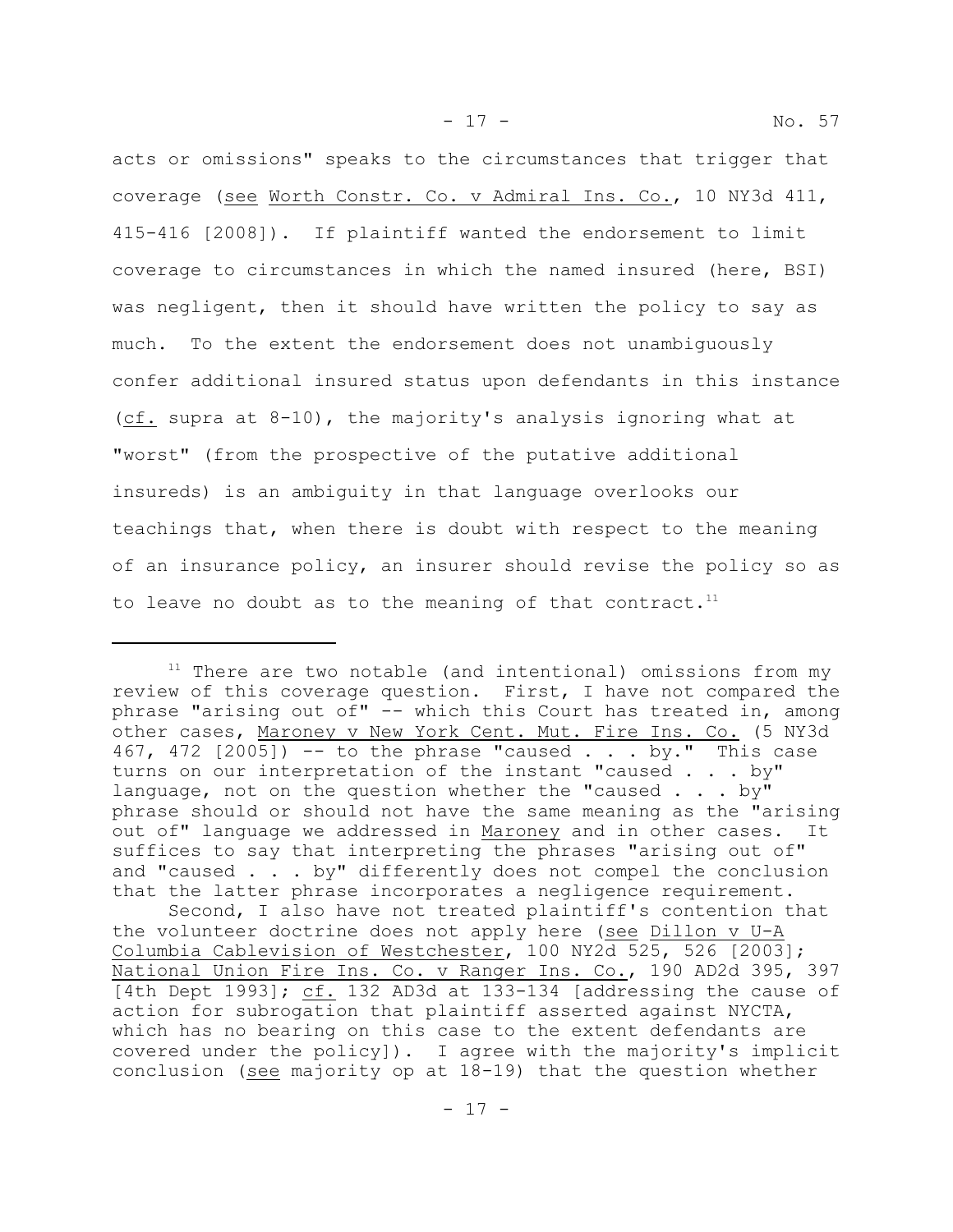- 18 - No. 57

# The Effect of the Majority's Ruling

In multi-jurisdictional commercial transactions, New York law frequently is chosen as the governing law based on its stability and predictability. Insurance coverage matters of this nature perhaps are a small subset of the expansive field of commercial litigation.

Similar to "typical" commercial litigation, however, insurance coverage disputes should be resolved through law that is certain and clear. The majority's approach could threaten the stability and sureness of our bedrock rules of insurance policy interpretation. Indeed, it is the benefit of certainty in our rules of interpretation, not concern with the occasionally "unanticipated result[]" (majority op at 17) to which the application of those rules may lead, that should be of paramount importance here.

By extension, that approach could also threaten the likely millions of consumers of insurance in this state by providing a rationale to read into insurance contracts language that is not there. "[I]nsurance in modern society affects an overwhelming part of the population" (68 NY Jur 2d Insurance § 1). To that end, in furtherance of the public interest (see generally Curiale v Ardra Ins. Co., 88 NY2d 268, 276 [1996]), the legislature has, either of its own accord or through latitude

to apply the volunteer doctrine here is best left to the Appellate Division.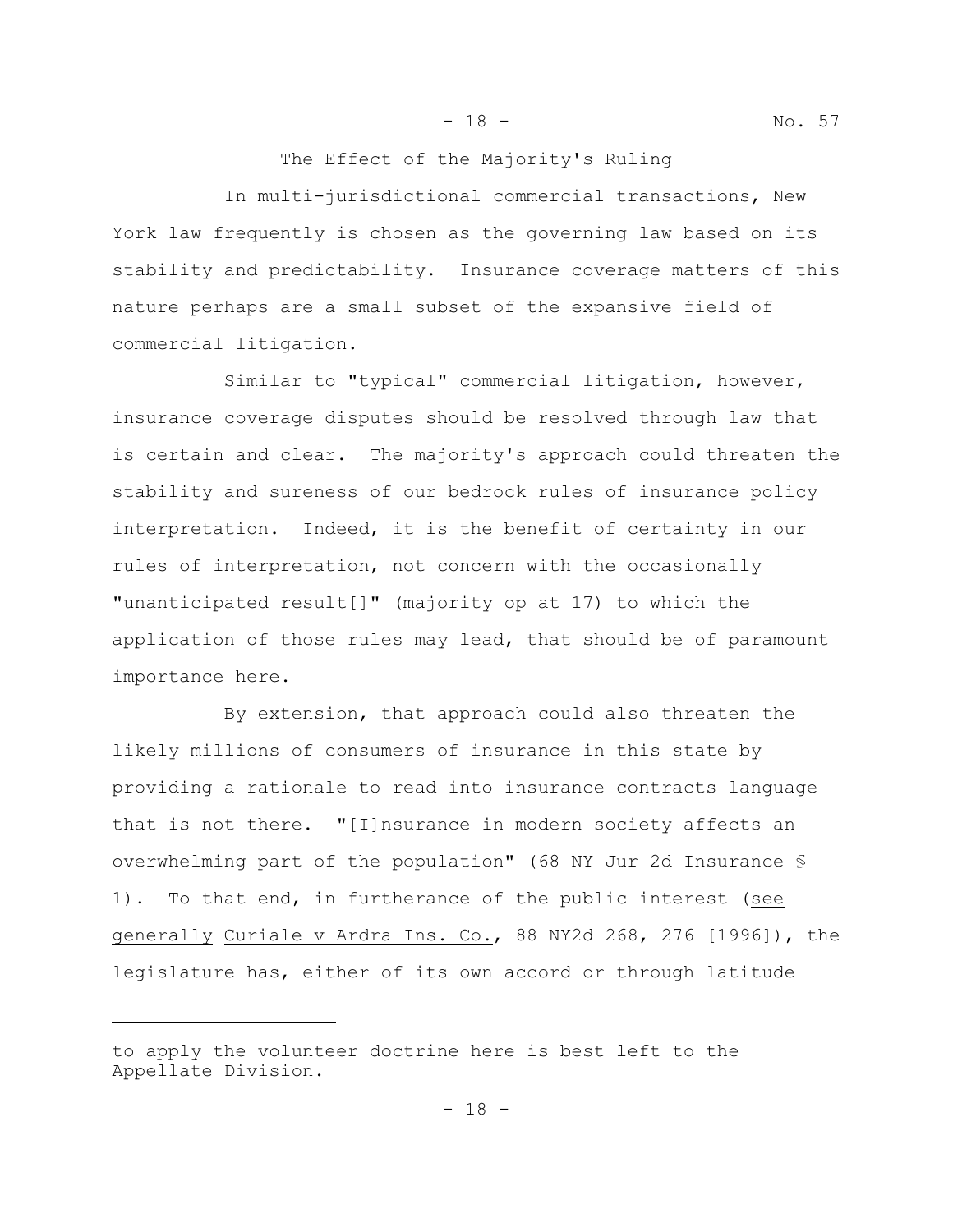afforded the current and former incarnations of the State Insurance Department (see Insurance Law § 301), protected consumers who purchase insurance -- such as "auto," "home," and "life" policies -- for everyday needs. Indeed, that deliberative body has either enacted or countenanced numerous protective rules with respect to minimum standards and mandatory policy language (see e.g. Insurance Law article 34; 11 NYCRR part 52; 11 NYCRR part 60).

For its part, this Court has long promoted certainty and safeguard in crafting its rules of policy interpretation. Insurance contracts are to be viewed through the eyes of the average consumer and deciphered not through "legalese," but by means of plain and common speech. Moreover, where there is uncertainty with respect to the existence of coverage, we fall on the side of the insured and conclude that coverage exists.

The majority's decision obviously impacts the subject endorsement and similar policy language. We hope, however, that its reach will not extend more broadly and that its effect will not be destructive. At best, the decision reflects a departure from, but not a disavowal of, long-held precepts of policy construction.

- 19 -